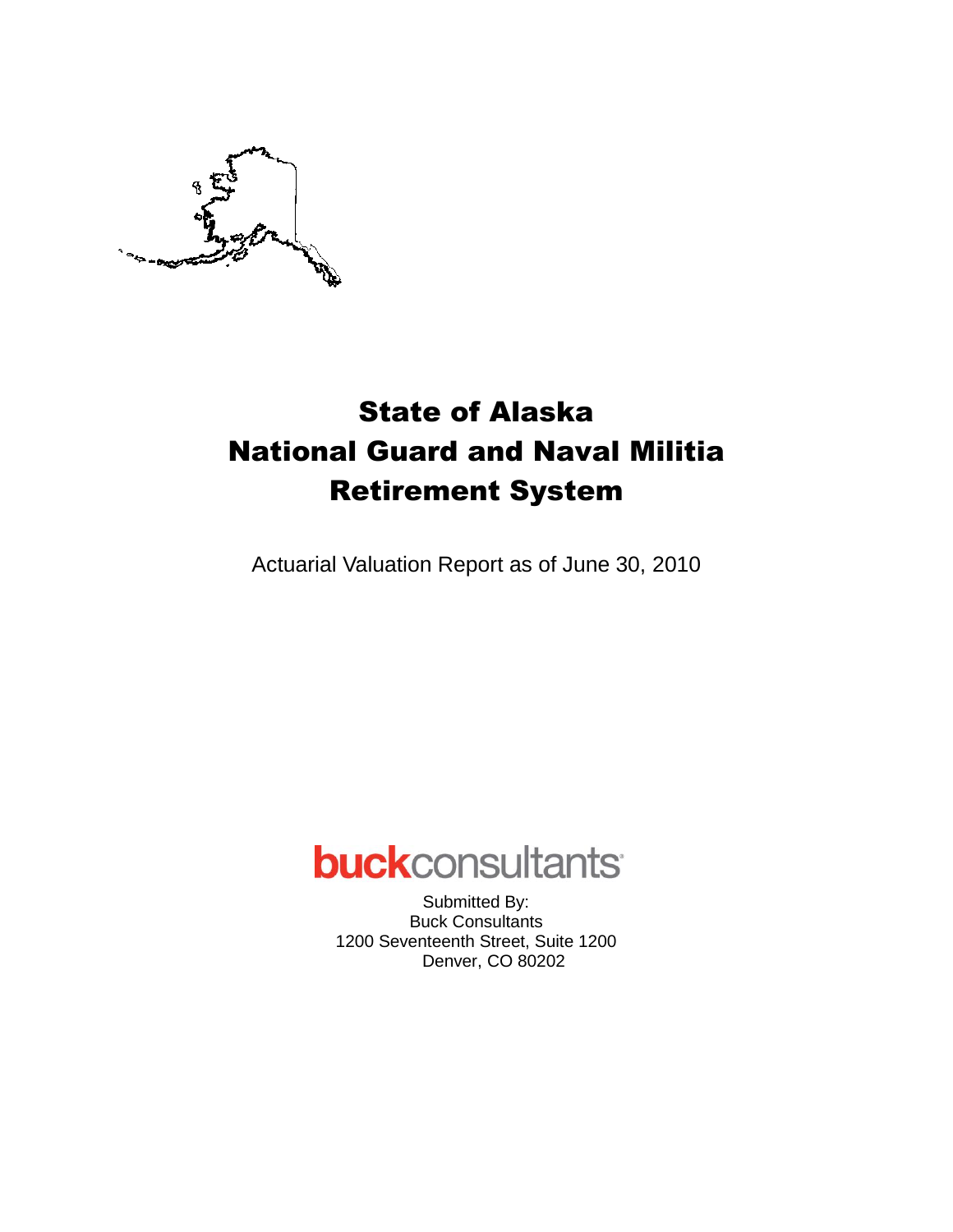# **buck**consultants

September 30, 2011

State of Alaska The Alaska Retirement Management Board The Department of Revenue, Treasury Division The Department of Administration, Division of Retirement and Benefits P.O. Box 110203 Juneau, AK 99811-0203

Dear Members of The Alaska Retirement Management Board, The Department of Revenue, and The Department of Administration:

#### **Actuarial Certification**

The bi-annual actuarial valuation required for the State of Alaska National Guard and Naval Militia Retirement System has been prepared as of June 30, 2010 by Buck Consultants. The purposes of the report include:

- (1) a presentation of the valuation results of the System as of June 30, 2010;
- (2) a determination of the appropriate contribution rate for the System which will be applied for the fiscal year ending June 30, 2013; and
- (3) the provision of reporting and disclosure information for financial statements, governmental agencies, and other interested parties.

The following schedules that we have prepared are included in this report:

- (1) Summary of actuarial assumptions and methods (Section 3.5)
- (2) Schedule of employer contributions (Section 2.1)
- (3) Schedule of funding progress (Section 2.2)

In preparing this valuation, we have employed generally accepted actuarial methods and assumptions, in conjunction with employee data provided to us by the Division of Retirement and Benefits and financial information provided in the financial statements audited by KPMG LLP, to determine a sound value for the System liability. The employee data has not been audited, but it has been reviewed and found to be consistent, both internally and with prior valuation's data. The actuarial assumptions are based on the results of an experience study presented to the Alaska Retirement Management Board (Board) in September 2010 and adopted by the Board in December 2010. Actuarial methods were also reviewed during the experience study.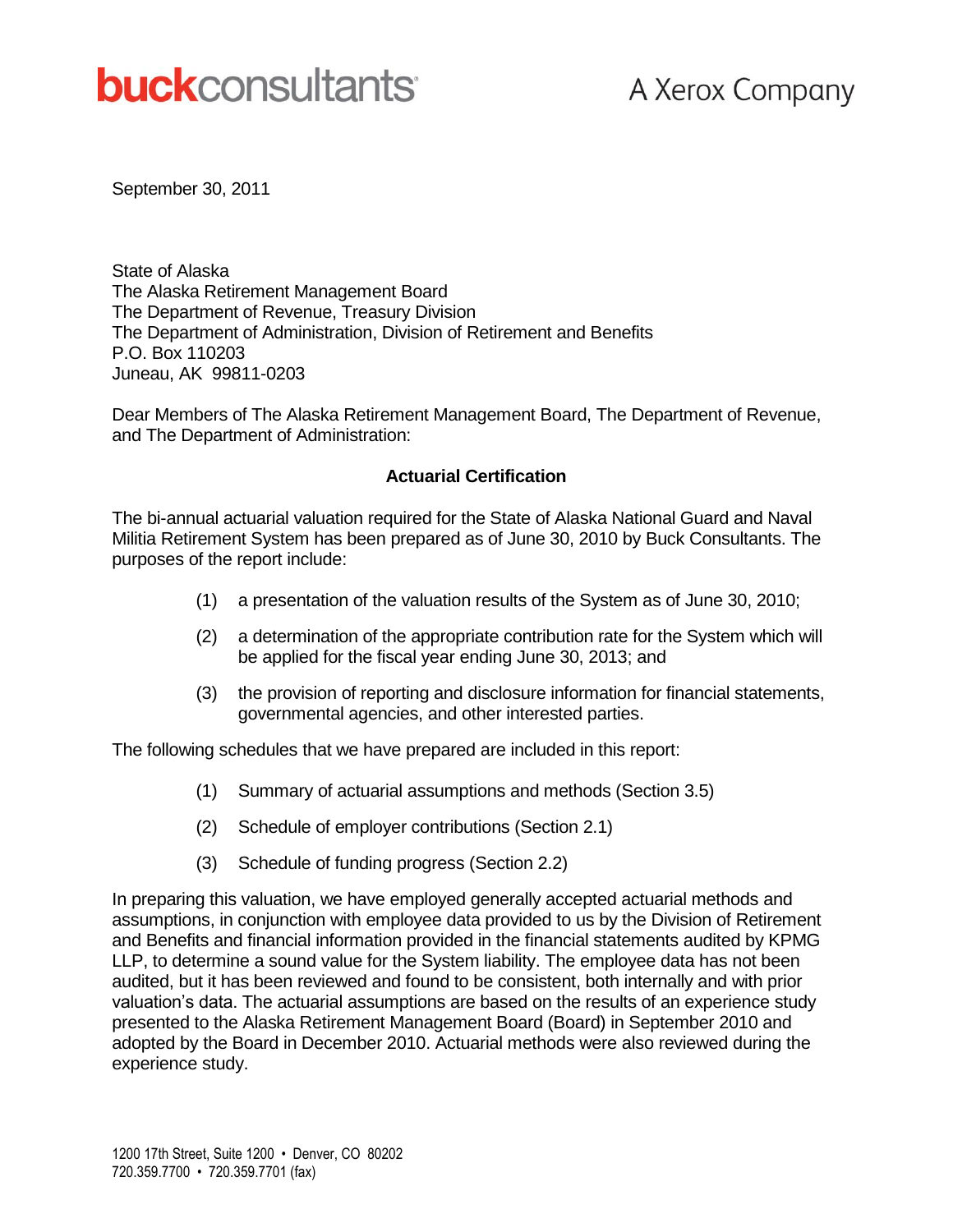The Alaska Retirement Management Board, The Department of Revenue and The Department of Administration September 30, 2011 Page 2

The contribution requirements reflect the cost of benefits accruing in FY11 and FY12 and an amortization as a level dollar amount of the initial unfunded accrued liability and subsequent gains/losses over a period of 20 years less average military service of active members. The amortization period is set by the Board. Contribution levels are recommended by the Actuary and adopted by the Board each year. The funding objective for the plan, as adopted by the Board, is currently being met.

A summary of the actuarial assumptions and methods is presented in Section 3.5 of this report. The assumptions, when applied in combination, fairly represent past and anticipated future experience of the System.

Future contribution requirements may differ from those determined in the valuation because of:

- (1) differences between actual experience and anticipated experience based on the assumptions;
- (2) changes in actuarial assumptions or methods;
- (3) changes in statutory provisions; or
- (4) differences between the contribution amounts determined by the valuation and those adopted by the Board.

The undersigned is a member of the American Academy of Actuaries and the Society of Actuaries, is fully qualified to provide actuarial services to the State of Alaska, and is available to answer questions regarding this report.

We believe that the assumptions and methods used for funding purposes and for the disclosures presented in this report satisfy the parameter requirements set forth in the Government Accounting Standards Board (GASB) Statement No. 25.

We believe that this report conforms with the requirements of the Alaska statutes, and where applicable, other federal and accounting laws, regulations and rules, as well as generally accepted actuarial principles and practices.

Sincerely,

David H. Slaskinsky

David H. Slishinsky, ASA, EA, MAAA Principal, Consulting Actuary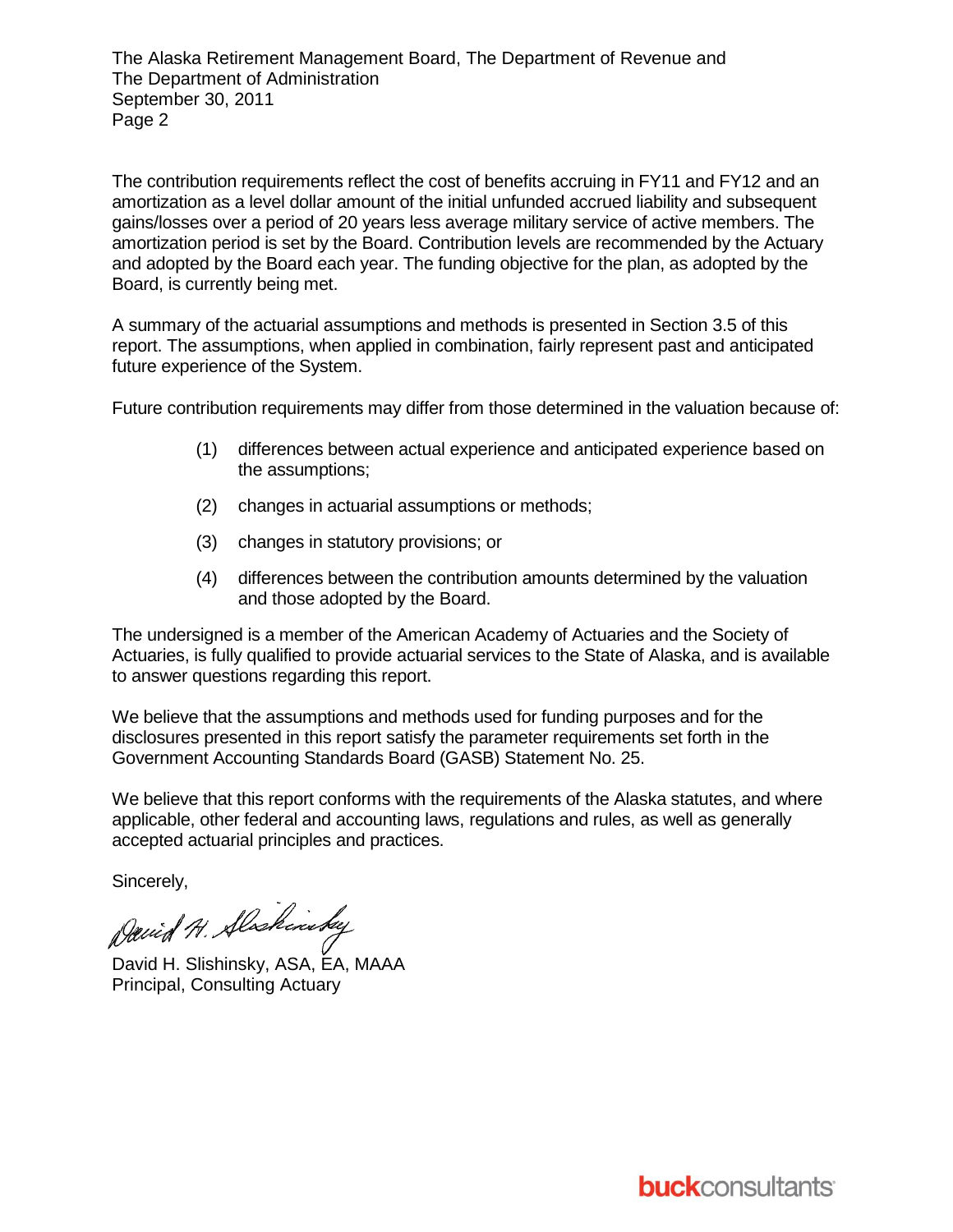# **Contents**

| Section 1:                                                       |                                                                         |
|------------------------------------------------------------------|-------------------------------------------------------------------------|
| 1.1(a)<br>1.1(b)<br>1.1(c)<br>1.2<br>1.3<br>1.4                  |                                                                         |
| Section 2:<br>2.1<br>2.2<br>2.3                                  |                                                                         |
| Section 3:                                                       |                                                                         |
| 3.1<br>3.2<br>3.3<br>3.4(a)<br>3.4(b)<br>3.4(c)<br>3.4(d)<br>3.5 | Changes in System Participation from June 30, 2008 to June 30, 2010  17 |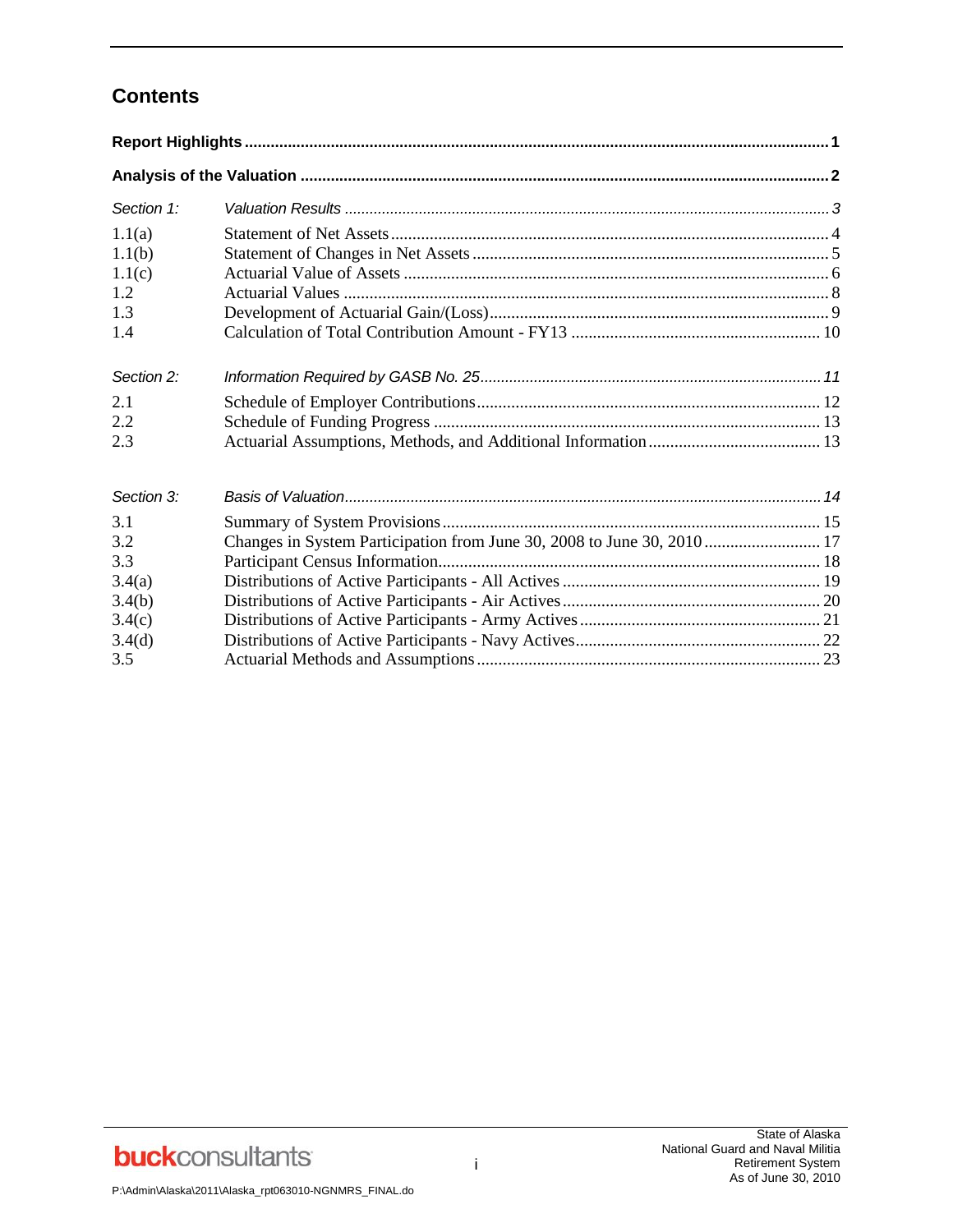# **Report Highlights**

This report has been prepared by Buck Consultants for the State of Alaska National Guard and Naval Militia Retirement System to:

- 1. present the results of a valuation of the State of Alaska National Guard and Naval Militia Retirement System as of June 30, 2010;
- 2. determine the contribution rate for the System for Fiscal Year 2013;
- 3. provide reporting and disclosure information for financial statements, governmental agencies, and other interested parties.

The report is divided into three sections. Section 1 contains the results of the valuation. It includes a development of assets during the 2009 and 2010 fiscal years, the current annual costs and reporting and disclosure information.

Section 2 contains disclosure information required by GASB No. 25. It contains schedules of employer contributions and funding progress.

Section 3 describes the basis of the valuation. It summarizes the System provisions, provides information relating to the System's participants, and describes the funding methods and actuarial assumptions used in determining liabilities and costs.

The principal results are as follows:

|                                         | <b>Funding Status as of June 30</b> | 2008             | 2010             |
|-----------------------------------------|-------------------------------------|------------------|------------------|
|                                         | <b>Valuation Assets</b>             | \$<br>28,370,756 | \$<br>32,000,585 |
| 2.                                      | <b>Accrued Liability</b>            | 28,904,645       | 30,034,407       |
| 3.                                      | Funding Ratio, $(1) \div (2)$       | 98.2%            | 106.5%           |
|                                         |                                     |                  |                  |
| <b>Recommended Contribution Amounts</b> |                                     |                  |                  |
|                                         |                                     | <b>FY11</b>      | <b>FY13</b>      |
|                                         | 1. Normal Cost                      | \$<br>744,154    | \$<br>605,097    |
| 2.                                      | <b>Past Service Cost</b>            | 84,175           | (307, 730)       |
| 3.                                      | <b>Expense Load</b>                 | 137,000          | 134,000          |

The recommended contribution amount for FY12 based on a roll-forward valuation as of June 30, 2009 is \$895,565.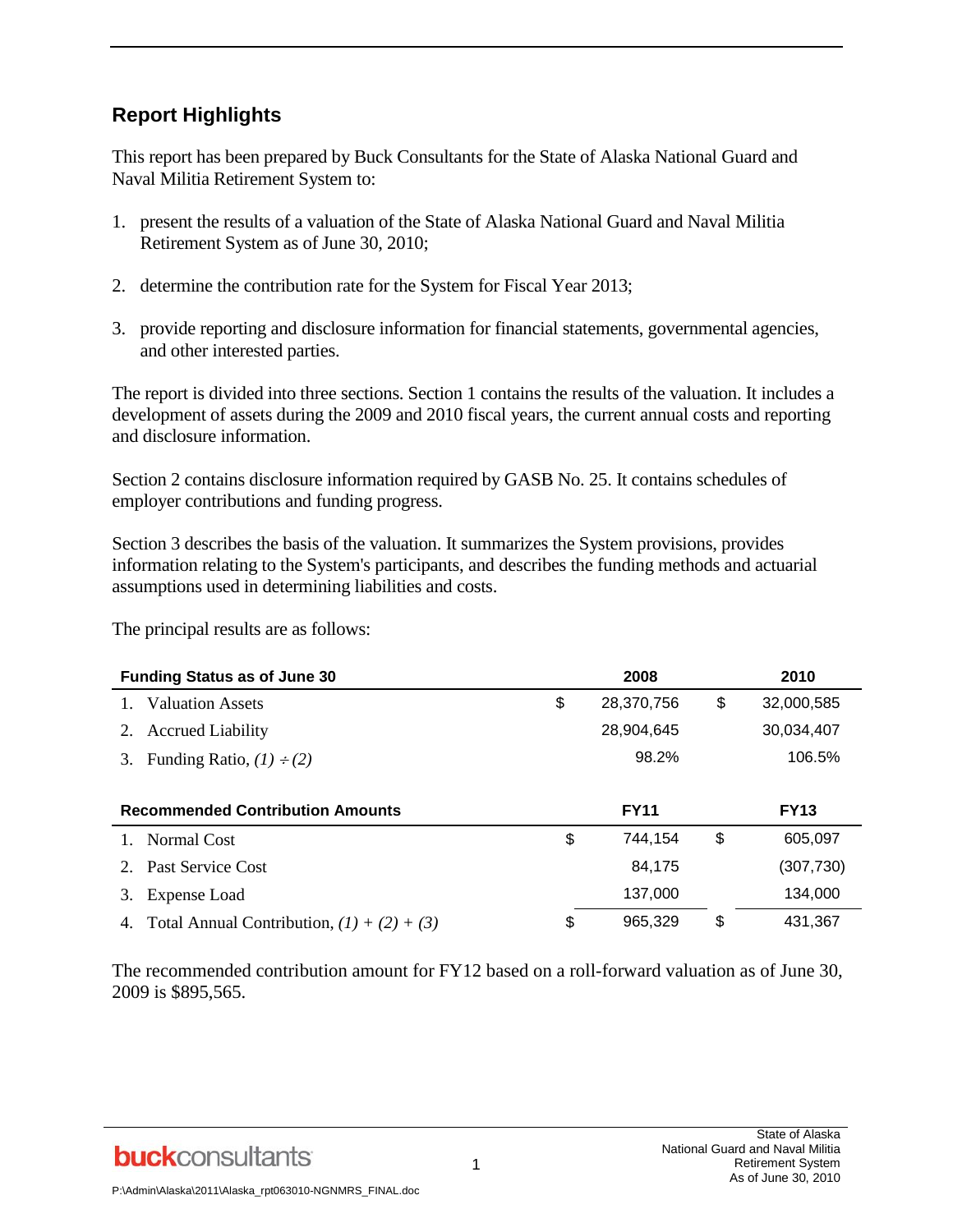# **Analysis of the Valuation**

The funding ratio increased from 98.2% at June 30, 2008, to 106.5% at June 30, 2010. This increase was primarily due to a combination of the effects of the changes in assumptions used in the valuation, as well as a surplus between the actuarially required and actual contributions.

The annual rate of return on market value of assets during the year was 11.76%. The annual rate of return on actuarial value of assets during the year was 3.01%, compared to the assumed rate of 7.25%, resulting in an actuarial loss from investment return of approximately \$1.3 million for FY10.

Effective for the June 30, 2010 valuation, the Board adopted the changes to the demographic and economic assumptions recommended by the actuary based on the results of an experience analysis performed on the population experience from July 1, 2005 through June 30, 2009. The changes in assumptions were adopted by the Board during the December 2010 Board meeting.

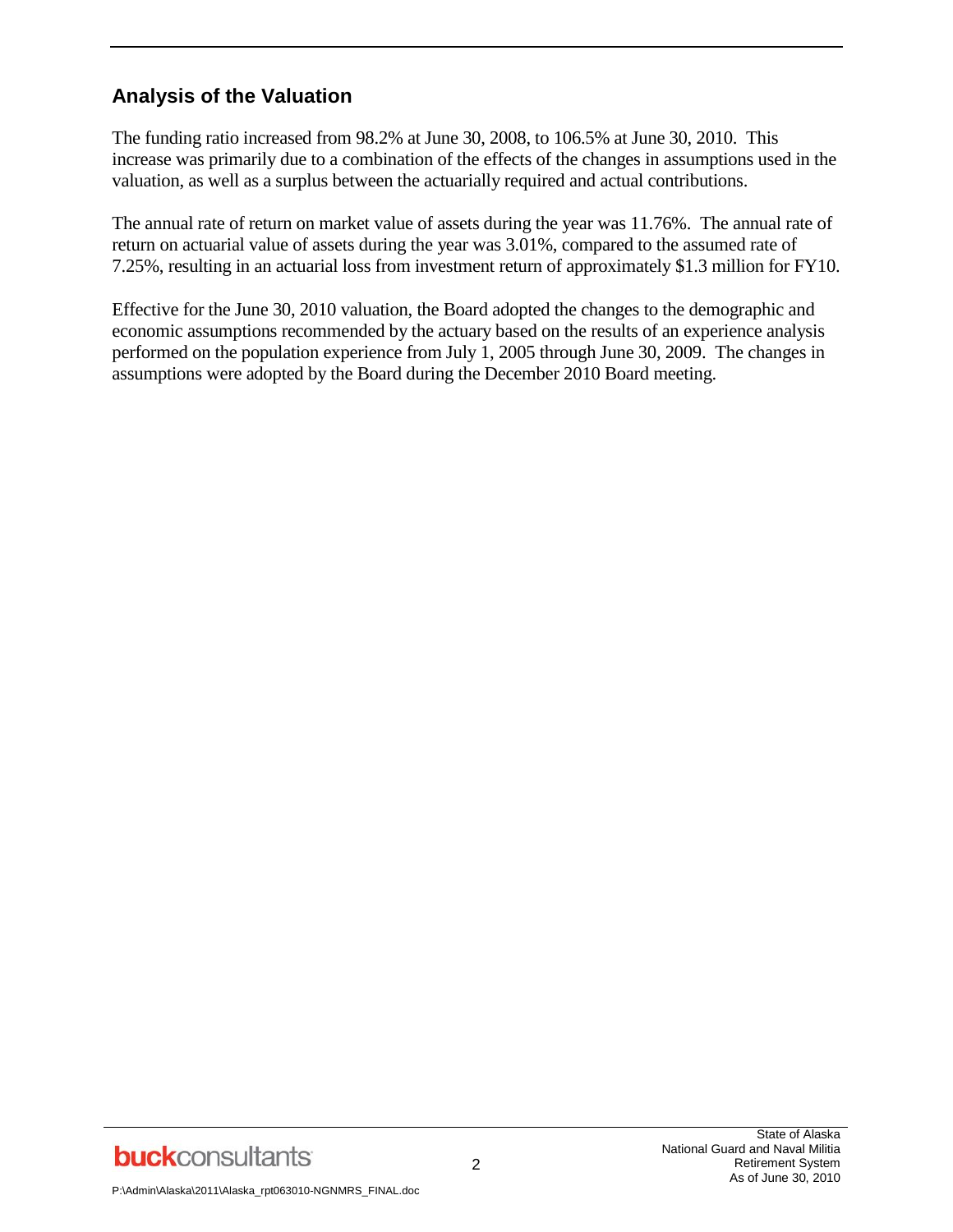### **Section 1**

This section sets forth the results of the actuarial valuation.

- Section 1.1 Shows the transactions of the System's fund during FY09 and FY10.
- Section 1.2 Shows the actuarial present value of benefits and the normal cost as of June 30, 2010.
- Section 1.3 Shows the development of the total contribution.

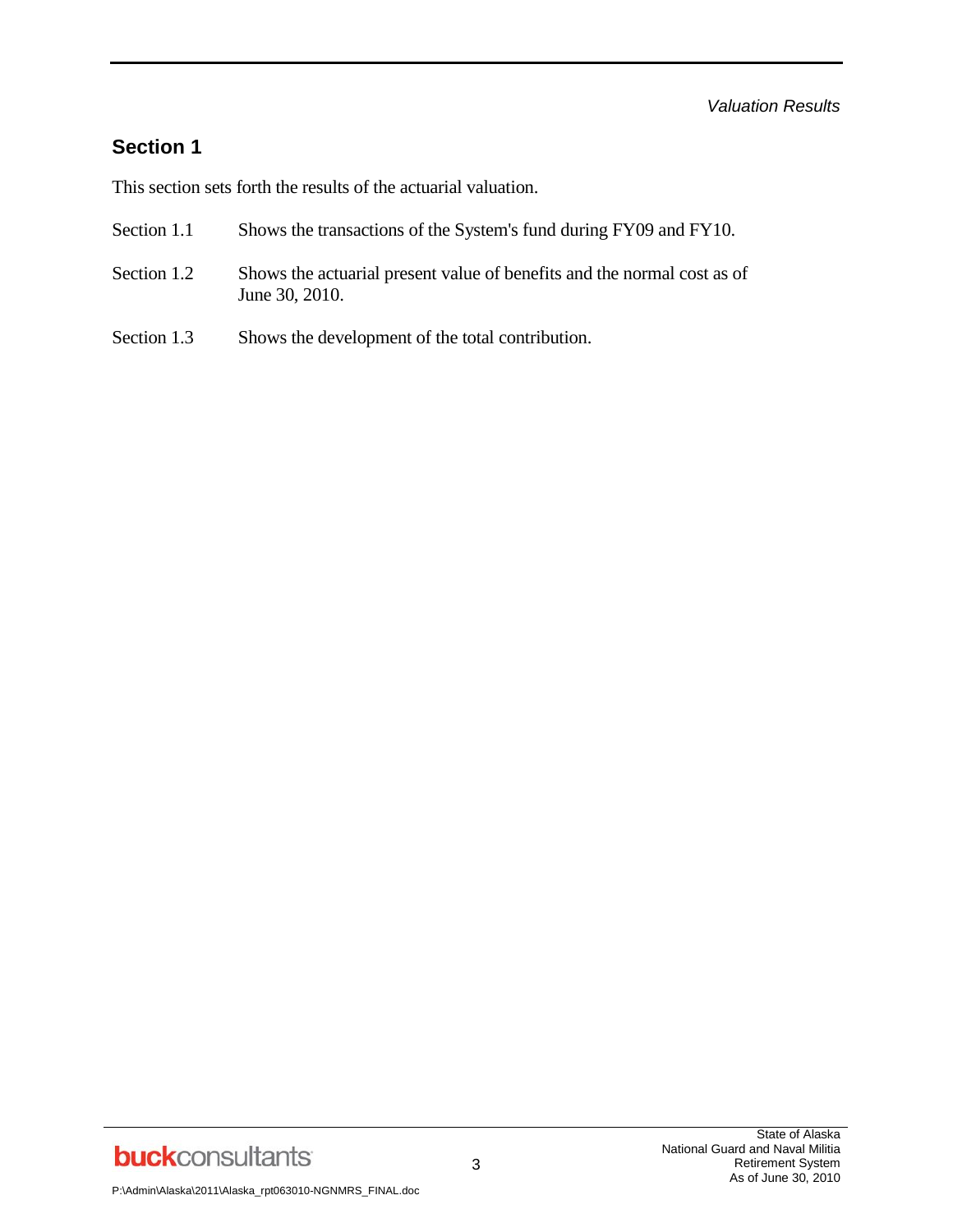#### *Valuation Results*

# **1.1(a) Statement of Net Assets**

| Net Assets as of June 30                      | 2009 |            | 2010 |            |  |
|-----------------------------------------------|------|------------|------|------------|--|
| <b>Assets:</b>                                |      |            |      |            |  |
| 1. Cash and Cash Equivalents                  | \$   | 2,152      | \$   | 14,856     |  |
| 2. Domestic Equity Pool                       |      | 8,433,391  |      | 7,340,828  |  |
| 3. International Equity Pool                  |      | 3,117,222  |      | 4,076,849  |  |
| 4. Retirement Fixed Income Pool               |      | 13,954,357 |      | 13,244,918 |  |
| 5. Domestic Fixed Income Pool                 |      | 0          |      | 4,819,313  |  |
| 6. Total Assets $(1) + (2) + (3) + (4) + (5)$ |      | 25,507,122 |      | 29,496,764 |  |
| Liabilities:                                  |      |            |      |            |  |
| 7. Accrued expenses                           |      | 65,354     |      | 52,525     |  |
| 8. Due to State of Alaska General Fund        |      | 11,926     |      | 12,517     |  |
| 9. Total Liabilities $(7) + (8)$              |      | 77,280     |      | 65,042     |  |
| <b>Total Net Assets</b> $(6) - (9)$           | \$   | 25,429,842 | \$   | 29,431,722 |  |

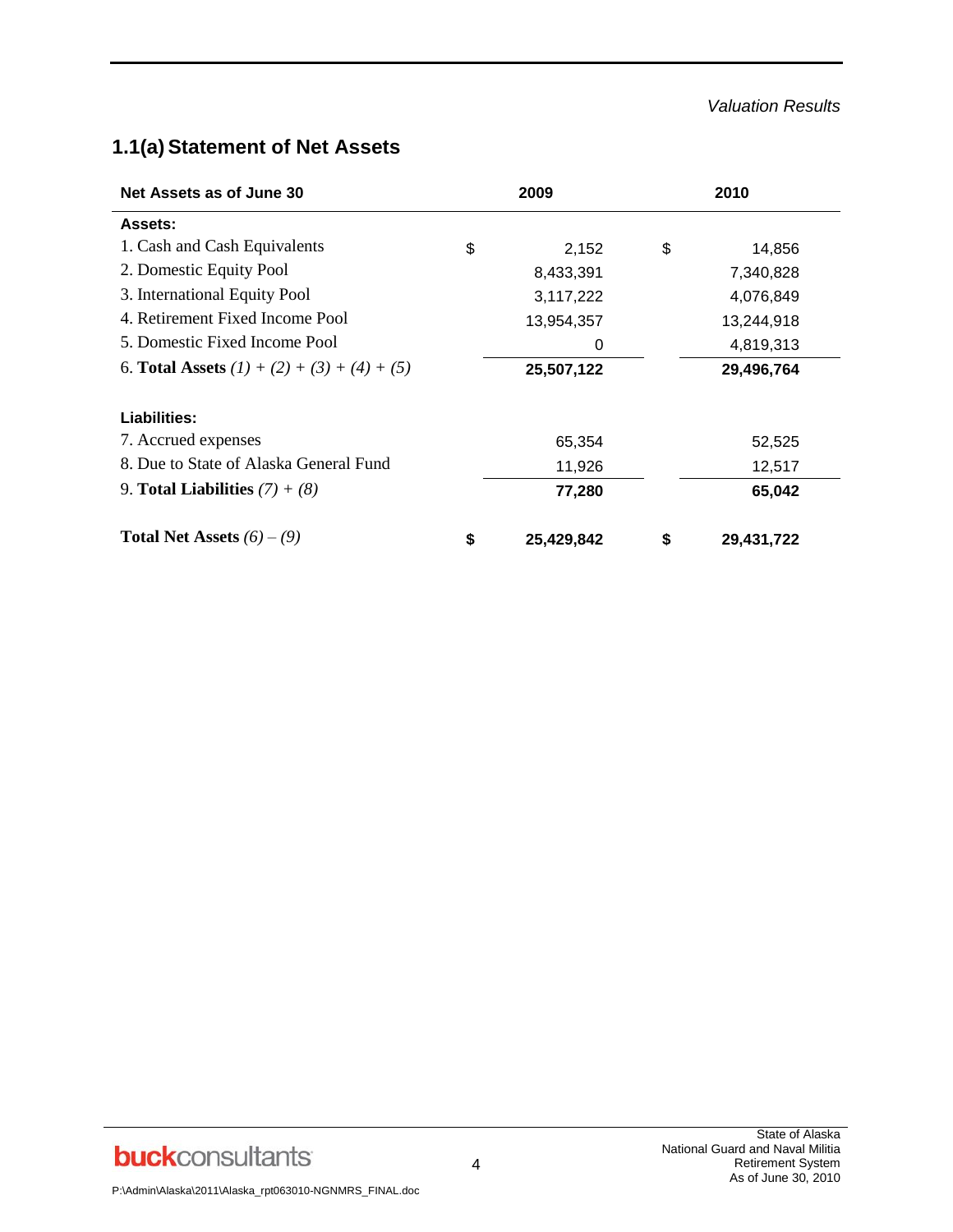#### *Valuation Results*

# **1.1(b)Statement of Changes in Net Assets**

| Change in Net Assets as of June 30                                   | 2009              | 2010             |
|----------------------------------------------------------------------|-------------------|------------------|
| <b>Receipts:</b>                                                     |                   |                  |
| <b>Employer Contributions</b><br>1.                                  | \$<br>2,473,300   | \$<br>2,603,300  |
| State of Alaska Appropriation<br>2.                                  | 0                 | 0                |
| Investment Income<br>3.                                              | (2,521,251)       | 3,202,804        |
| 4. <b>Total Receipts</b> $(1) + (2) + (3)$                           | \$<br>(47, 951)   | \$<br>5,806,104  |
| <b>Disbursements:</b>                                                |                   |                  |
| 5. Retirement Benefits                                               | \$<br>1,535,247   | \$<br>1,647,349  |
| 6. Administrative Expenses                                           | 150,946           | 117,747          |
| 7. Investment Expenses                                               | 24,942            | 39,128           |
| <b>Total Disbursements</b> $(5) + (6) + (7)$<br>8.                   | \$<br>1,711,135   | \$<br>1,804,224  |
| 9. Net Income $(4) - (8)$                                            | \$<br>(1,759,086) | \$<br>4,001,880  |
| 10. Net Assets Available for Benefits<br>at beginning of year        | \$<br>27,188,928  | \$<br>25,429,842 |
| 11. Net Assets Available for Benefits<br>at end of year $(9) + (10)$ | \$<br>25,429,842  | \$<br>29,431,722 |
| Estimated Investment Return,<br>Net of All Expenses                  | (9.8)%            | 11.8%            |

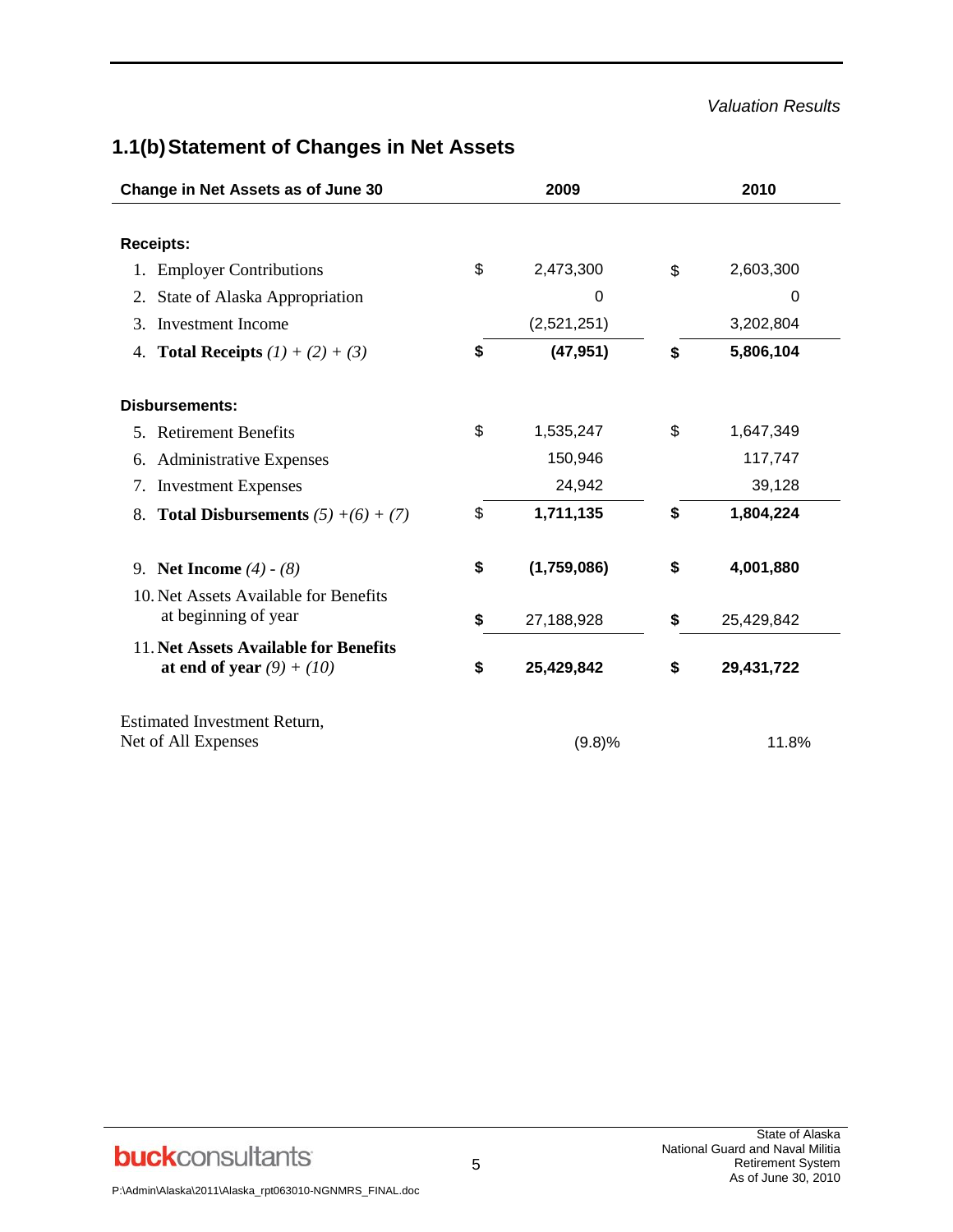# **1.1(c) Actuarial Value of Assets**

The actuarial value of assets was equal to the market value at June 30, 2006. Future investment gains and losses will be recognized 20% per year over 5 years. In no event may valuation assets be less than 80% or more than 120% of market value as of the current valuation date.

#### **In Thousands**

| 1. |                | Deferral of Investment Return for FY10                                 |                  |
|----|----------------|------------------------------------------------------------------------|------------------|
|    | a.             | Market Value, June 30, 2009                                            | \$<br>25,429,842 |
|    | b.             | Contributions for FY10                                                 | 2,603,300        |
|    | $\mathbf{c}$ . | Benefit Payments for FY10                                              | 1,647,349        |
|    | d.             | Actual Investment Return (net of expenses)                             | 3,045,929        |
|    | e.             | Expected Return Rate (net of expenses)                                 | 7.25%            |
|    | f.             | Expected Return - Weighted for Timing                                  | 1,877,710        |
|    | g.             | Investment Gain/(Loss) for the Year $(d. -f.)$                         | 1,168,219        |
|    | h.             | Deferred Investment Return/(Loss)                                      | (2,568,863)      |
| 2. |                | Actuarial Value, June 30, 2010                                         |                  |
|    | a.             | Market Value, June 30, 2010                                            | \$<br>29,431,722 |
|    | b.             | 2010 Deferred Investment Return/(Loss)                                 | (2,568,863)      |
|    | $\mathbf{c}$ . | Preliminary Actuarial Value, June 30, 2010                             |                  |
|    |                | $(a. - b.)$                                                            | 32,000,585       |
|    | d.             | Upper Limit: 120% of Market Value, June 30, 2010                       | 35,318,066       |
|    | e.             | Lower Limit: 80% of Market Value, June 30, 2010                        | 23,545,378       |
|    | f.             | Actuarial Market Value, June 30, 2010                                  |                  |
|    |                | $(c.$ limited by $d.$ and $e.$ )                                       | \$<br>32,000,585 |
|    | g.             | Ratio of Actuarial Value of Assets to<br><b>Market Value of Assets</b> |                  |
|    | h.             | Approximate Actuarial Value Investment                                 | 108.7%           |
|    |                | Return Rate During FY10 Net of All Expenses                            | 3.0%             |
|    |                |                                                                        |                  |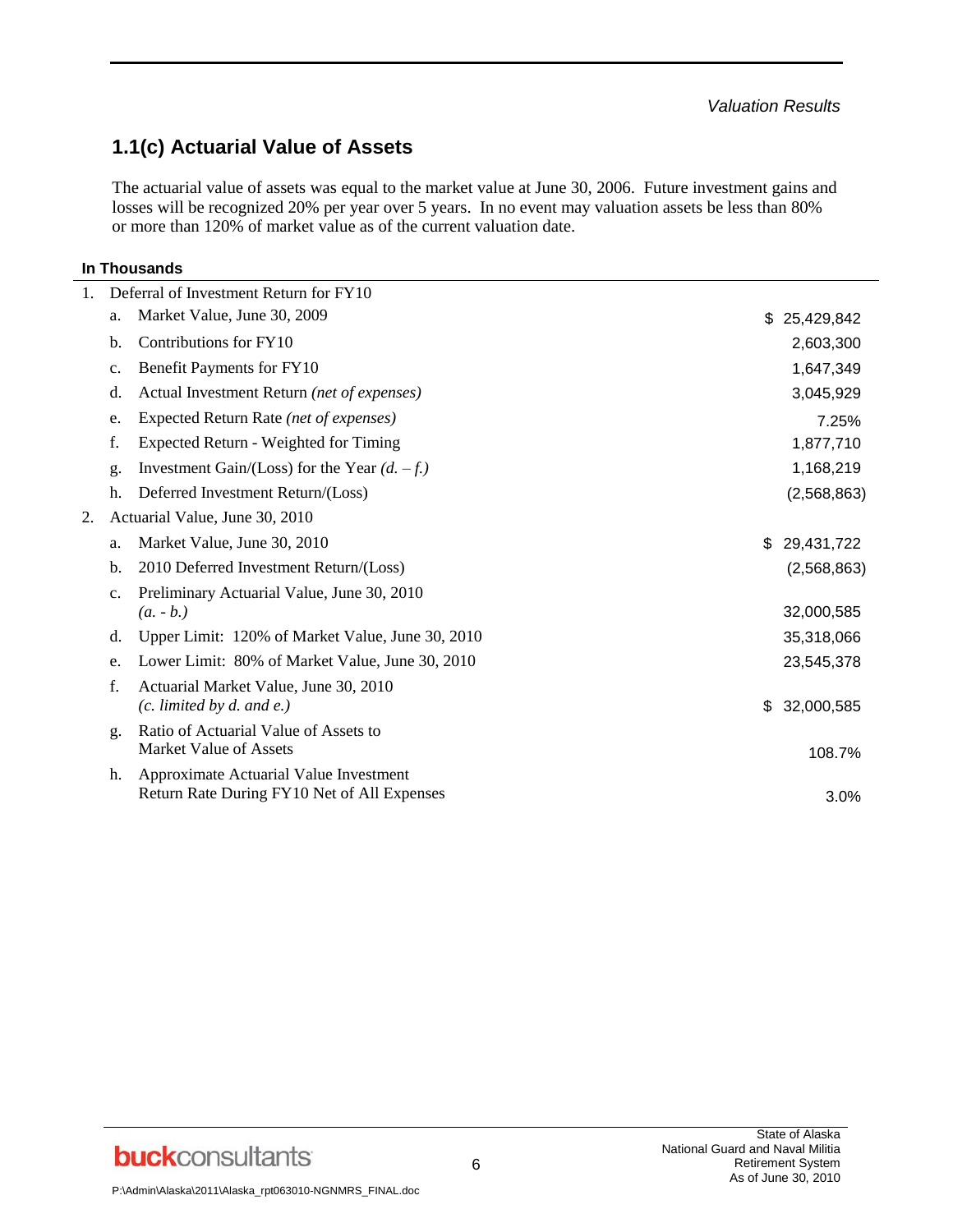# **1.1(c) Actuarial Value of Assets** *(continued)*

| <b>Plan Year</b><br><b>Ended</b> | <b>Asset Gain/(Loss)</b> | Gain/(Loss)<br><b>Recognized in Prior</b><br>Years | Gain/(Loss)<br><b>Recognized This</b><br>Year | Gain/(Loss)<br><b>Deferred to Future</b><br>Years |
|----------------------------------|--------------------------|----------------------------------------------------|-----------------------------------------------|---------------------------------------------------|
| 6/30/2007                        | \$<br>914.738            | \$<br>548.844                                      | \$<br>182.948                                 | \$<br>182.946                                     |
| 6/30/2008                        | (2, 163, 337)            | (865, 334)                                         | (432, 667)                                    | (865, 336)                                        |
| 6/30/2009                        | (4,701,746)              | (940, 349)                                         | (940, 349)                                    | (2,821,048)                                       |
| 6/30/2010                        | 1,168,219                | 0                                                  | 233.644                                       | 934,575                                           |
| <b>Total</b>                     | (4,782,126)              | (1, 256, 839)                                      | (956, 424)                                    | (2,568,863)                                       |

The tables below show the development of gain/(loss) to be recognized in the current year.

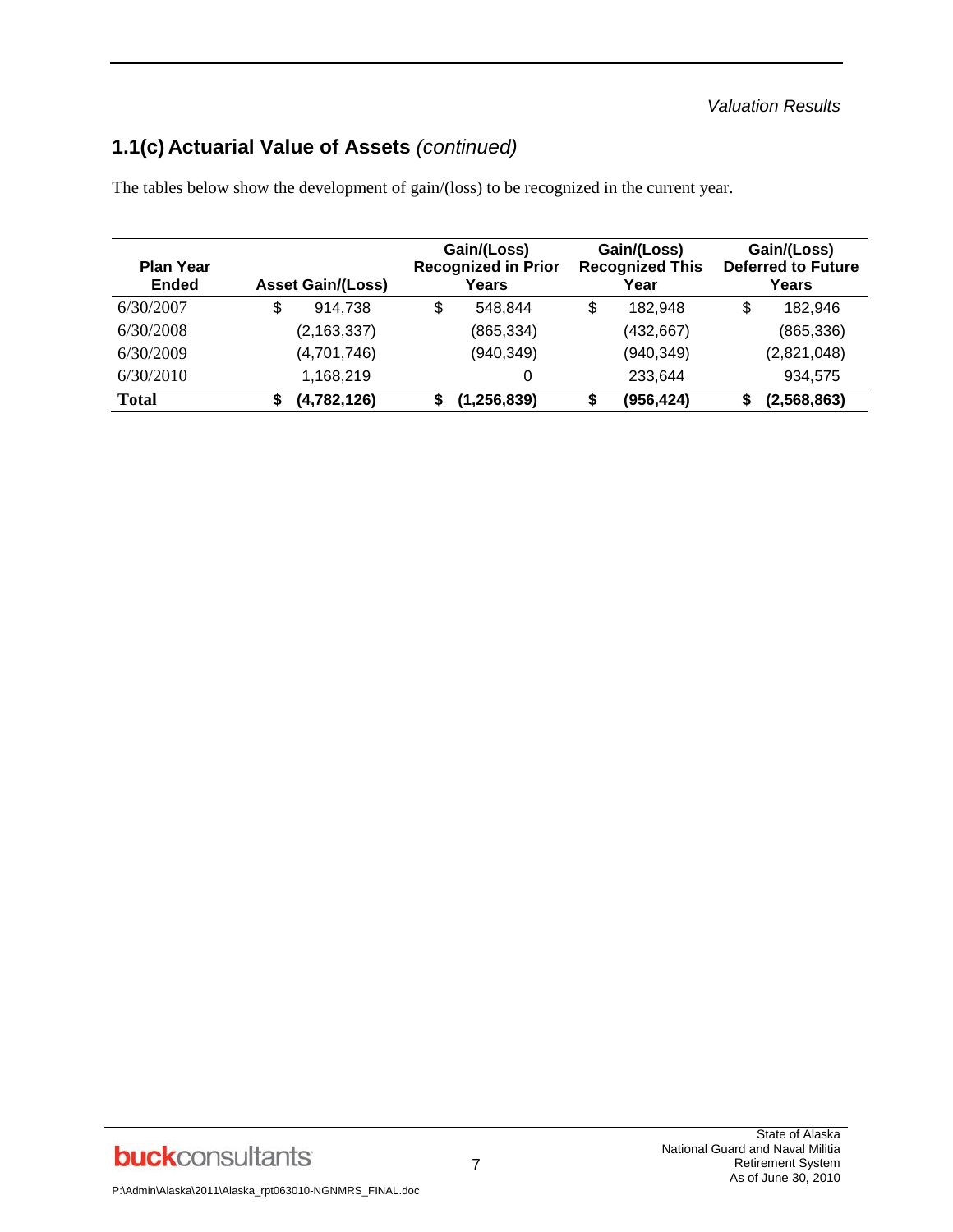### **1.2 Actuarial Values**

| As of June 30, 2010                                               | <b>Normal</b><br>Cost | <b>Accrued</b><br>Liability |
|-------------------------------------------------------------------|-----------------------|-----------------------------|
| <b>Active Members</b>                                             |                       |                             |
| 1. Retirement Benefits                                            | \$<br>568,569         | \$<br>10,330,534            |
| 2. Termination Benefits                                           | 0                     | 0                           |
| 3. Death Benefits                                                 | 21,744                | 250,056                     |
| 4. Disability Benefits                                            | 14,784                | 265,777                     |
| <b>5. Total Active Actuarial Value</b><br>$(1) + (2) + (3) + (4)$ | \$<br>605,097         | \$<br>10,846,367            |
| <b>Inactive Members</b>                                           |                       |                             |
| 6. Vested Terminated                                              |                       | \$<br>14,705,434            |
| 7. Retirees (including QDROs)                                     |                       | 4,482,606                   |
| 8. Total Inactive Actuarial Value $(6) + (7)$                     |                       | \$<br>19,188,040            |
| <b>Total Actuarial Value</b> $(5) + (8)$                          | \$<br>605,097         | \$<br>30,034,407            |

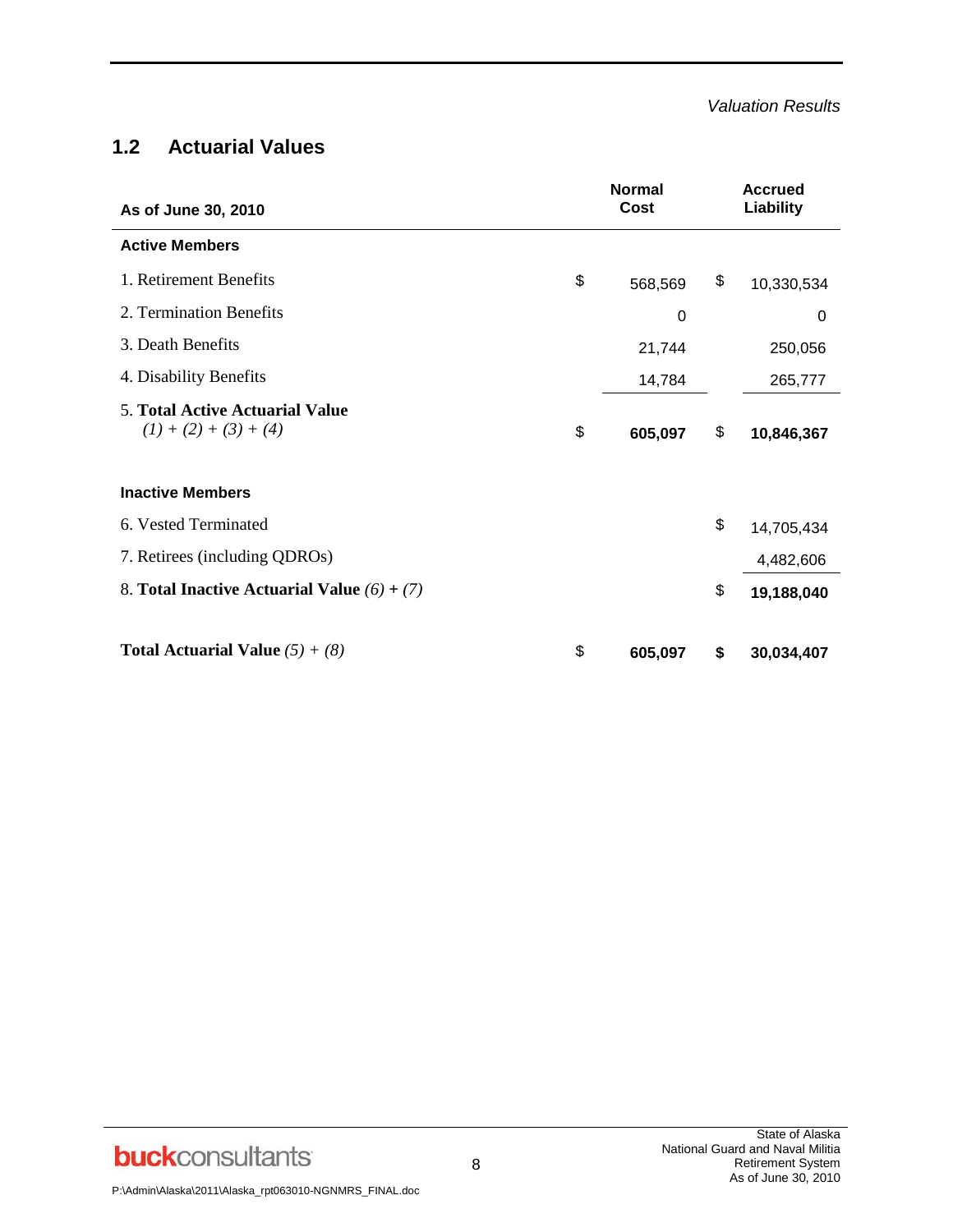# **1.3 Development of Actuarial Gain/(Loss) for FY10**

| 1.  | Accrued Liability, June 30, 2009                                                    | \$<br>30,208,411    |
|-----|-------------------------------------------------------------------------------------|---------------------|
| 2.  | Normal Cost for FY10                                                                | 744,154             |
| 3.  | Interest on $(1)$ and $(2)$ at 7.25%                                                | 2,244,061           |
| 4.  | Benefit Payments for FY10                                                           | 1,647,349           |
| 5.  | Interest on $(4)$ at 7.25% for one-half year                                        | 58,672              |
| 6.  | Change in Assumptions                                                               | (666, 018)          |
| 7.  | Expected Accrued Liability, June 30, 2010                                           |                     |
|     | $(1) + (2) + (3) - (4) - (5) + (6)$                                                 | \$<br>30,824,587    |
| 8.  | Accrued Liability, June 30, 2010                                                    | 30,034,407          |
| 9.  | Liability Gain/(Loss) $(7) - (8)$                                                   | \$<br>790,180       |
| 10. | Valuation Assets, June 30, 2009                                                     | \$<br>30,123,348    |
| 11. | Interest on $(10)$ at 7.25%                                                         | 2,183,943           |
| 12. | Contributions for FY10                                                              | 2,603,300           |
| 13. | Interest on (12) at 7.25% for one-half year                                         | 92,719              |
| 14. | Benefit Payments for FY10                                                           | 1,647,349           |
| 15. | Interest on (14) at 7.25% for one-half year                                         | 58,672              |
| 16. | Expected Valuation Assets, June 30, 2010                                            |                     |
|     | $(10) + (11) + (12) + (13) - (14) - (15)$                                           | \$<br>33,297,289    |
| 17. | Valuation Assets, June 30, 2010                                                     | 32,000,585          |
| 18. | Asset Gain/(Loss) $(17) - (16)$                                                     | \$<br>(1, 296, 704) |
| 19. | Actuarial Gain/(Loss) $(9) + (18)$                                                  | \$<br>(506, 524)    |
| 20. | <b>Effect of Contribution Surplus/(Deficit) due to</b><br><b>Contribution Delay</b> | \$<br>1,735,525     |
| 21. | Total Gain/(Loss $(19) + (20)$                                                      | \$<br>1,229,001     |

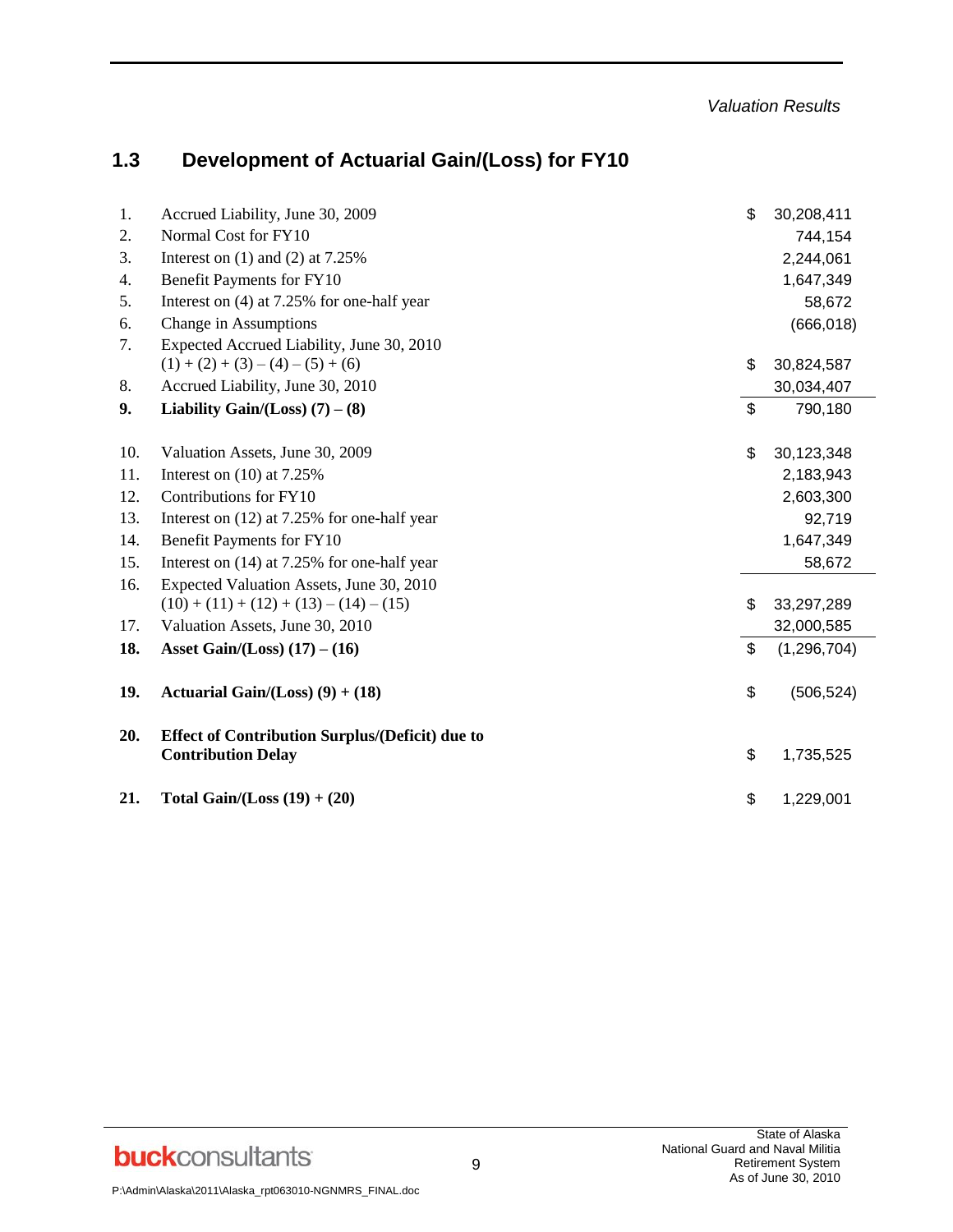*Valuation Results*

# **1.4 Calculation of Total Contribution Amount – FY13**

| 1. Accrued Liability                                                               | \$<br>30,034,407  |
|------------------------------------------------------------------------------------|-------------------|
| 2. Assets                                                                          | 32,000,585        |
| 3. Total Unfunded Accrued Liability, $(1) - (2)$                                   | \$<br>(1,966,178) |
| 4. Amortization Factor (8.0 years)<br>(assuming payments at beginning of the year) | 6.389289          |
| 5. Past Service Payment, $(3) - (4)$                                               | \$<br>(307,730)   |
| 6. Normal Cost                                                                     | 605,097           |
| 7. Expense Load                                                                    | 134.000           |
| 8. <b>Total Contribution</b> , $(5) + (6) + (7)$                                   | \$<br>431.367     |

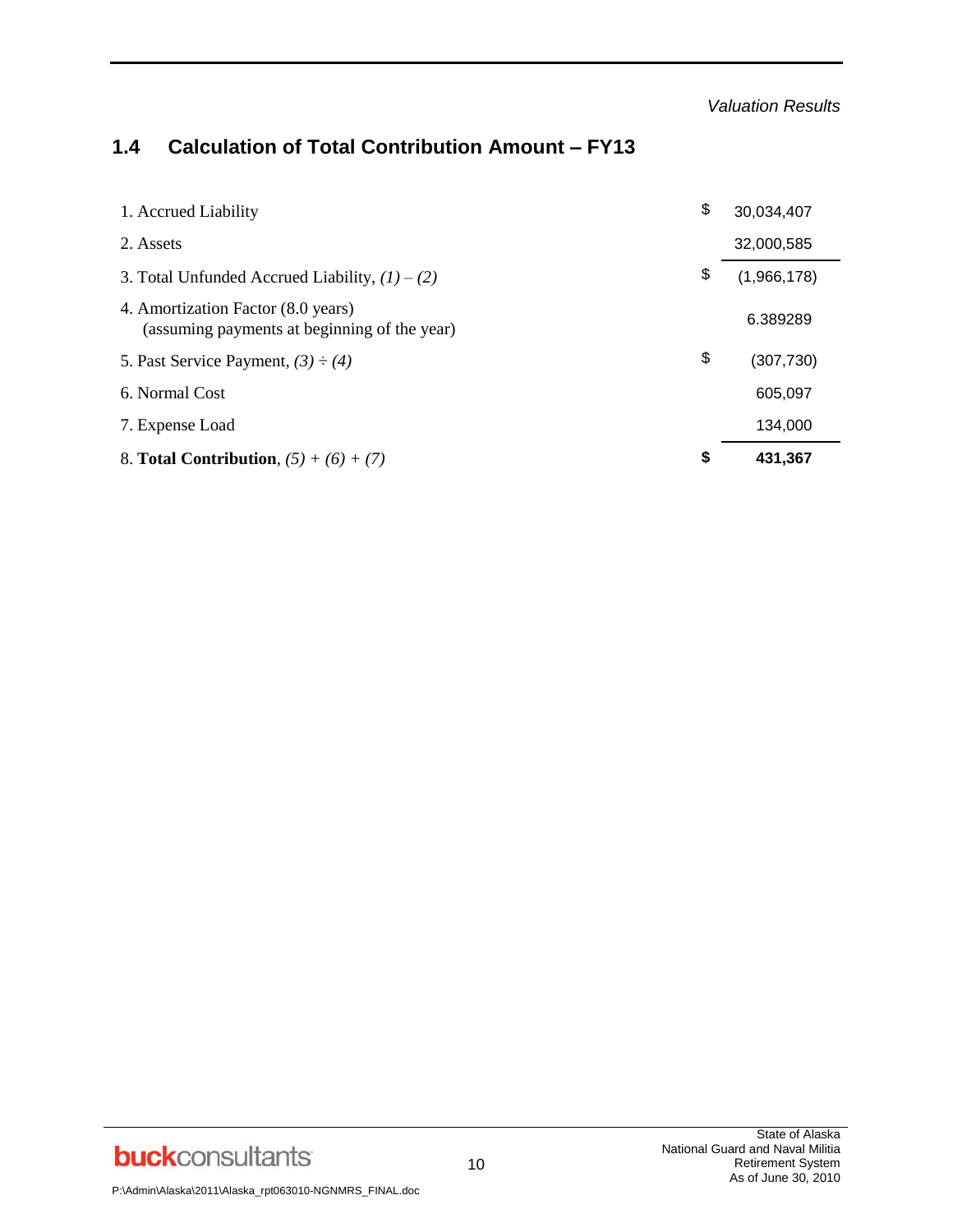# **Section 2**

This section contains supplementary information on retirement benefits that is required to be disclosed in financial statements to comply with Statement No. 25 of the Governmental Accounting Standards Board (GASB No. 25)

| Section 2.1 |  | Presents the Schedule of Employer Contributions. |
|-------------|--|--------------------------------------------------|
|             |  |                                                  |

- Section 2.2 Presents the Schedule of Funding Progress.
- Section 2.3 Actuarial Assumptions, Methods, and Additional Information.

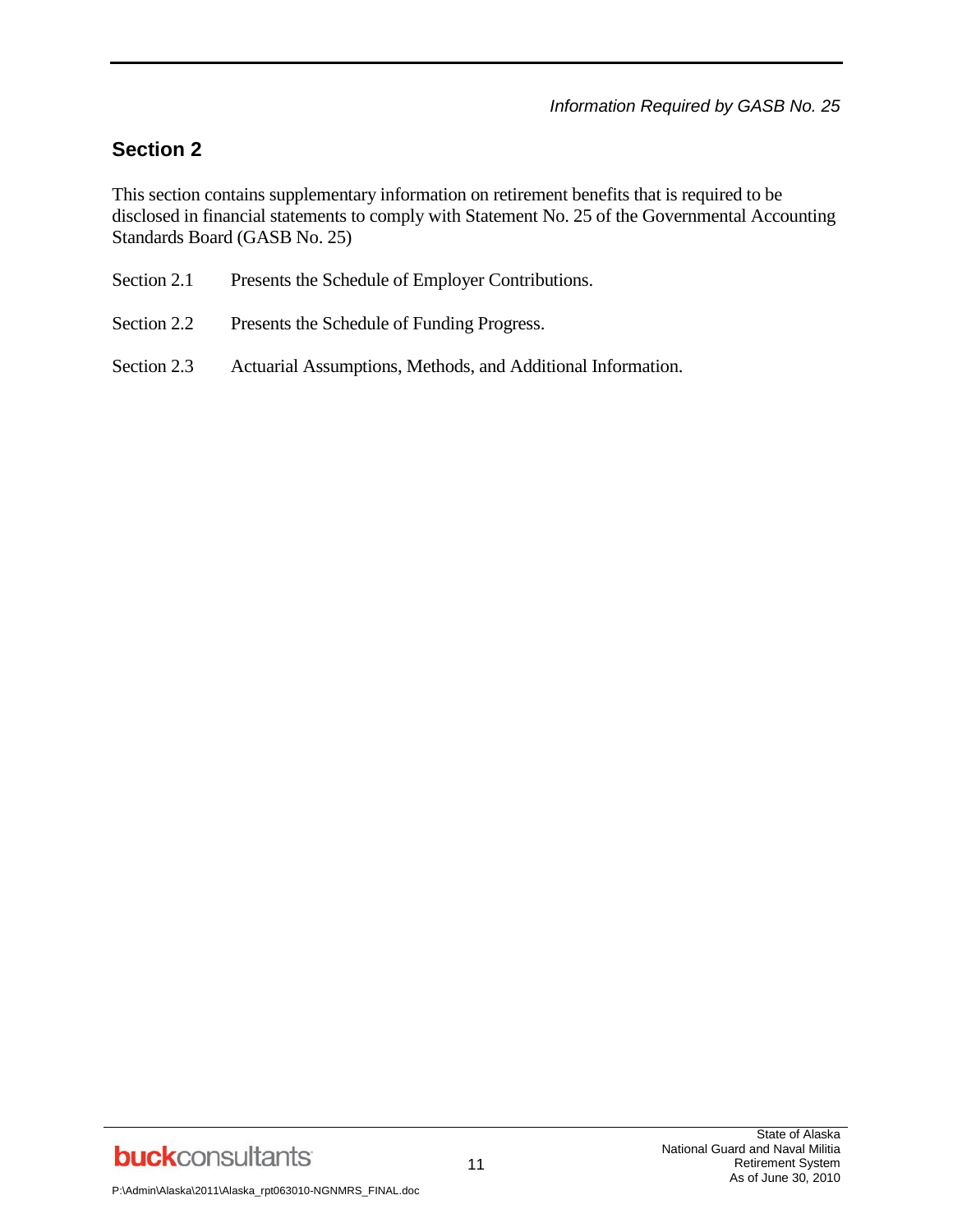# **2.1 Schedule of Employer Contributions**

| <b>Fiscal</b><br><b>Year Ended</b><br>June 30 | <b>Annual Required</b><br><b>Contribution</b> | <b>Actual Annual</b><br>Supplemental<br><b>Contribution</b><br><b>Contributions</b> |                         |                 |        | <b>Total</b> |  | <b>Contributions</b> | Percentage<br><b>Contributed</b> |  |
|-----------------------------------------------|-----------------------------------------------|-------------------------------------------------------------------------------------|-------------------------|-----------------|--------|--------------|--|----------------------|----------------------------------|--|
| 1996                                          | \$<br>1,359,862                               | \$<br>1,104,400                                                                     | 8,000,0001<br>\$        | \$<br>9,104,400 | 669.5% |              |  |                      |                                  |  |
| 1997                                          | 1,626,000                                     | 1,434,900                                                                           | $\boldsymbol{0}$        | 1,434,900       | 88.2%  |              |  |                      |                                  |  |
| 1998                                          | 1,626,000                                     | 1,434,900                                                                           | $\boldsymbol{0}$        | 1,434,900       | 88.2%  |              |  |                      |                                  |  |
| 1999                                          | 1,104,519                                     | 1,104,519                                                                           | $\boldsymbol{0}$        | 1,104,519       | 100.0% |              |  |                      |                                  |  |
| 2000                                          | 1,104,519                                     | 1,104,500                                                                           | $\boldsymbol{0}$        | 1,104,500       | 100.0% |              |  |                      |                                  |  |
| 2001                                          | 879,784                                       | 879,800                                                                             | $\boldsymbol{0}$        | 879,800         | 100.0% |              |  |                      |                                  |  |
| 2002                                          | 879,784                                       | 879,800                                                                             | $\boldsymbol{0}$        | 879,800         | 100.0% |              |  |                      |                                  |  |
| 2003                                          | 1,322,502                                     | 1,322,500                                                                           | $\boldsymbol{0}$        | 1,322,500       | 100.0% |              |  |                      |                                  |  |
| 2004                                          | 1,322,502                                     | 1,322,500                                                                           | $\boldsymbol{0}$        | 1,322,500       | 100.0% |              |  |                      |                                  |  |
| 2005                                          | 2,025,257                                     | 1,996,800                                                                           | $\mathbf 0$             | 1,996,800       | 98.6%  |              |  |                      |                                  |  |
| 2006                                          | 2,025,257                                     | 2,053,800                                                                           | $\boldsymbol{0}$        | 2,053,800       | 101.4% |              |  |                      |                                  |  |
| 2007                                          | 1,737,406                                     | 1,737,406                                                                           | $\mathbf 0$             | 1,737,406       | 100.0% |              |  |                      |                                  |  |
| 2008                                          | 1,737,406                                     | 1,737,406                                                                           | 10,000,000 <sup>2</sup> | 11,737,406      | 675.6% |              |  |                      |                                  |  |
| 2009                                          | 2,473,282                                     | 2,473,300                                                                           | $\mathbf 0$             | 2,473,300       | 100.0% |              |  |                      |                                  |  |
| 2010                                          | 2,415,077                                     | 2,603,300                                                                           | $\mathbf 0$             | 2,603,300       | 107.8% |              |  |                      |                                  |  |

**buck**consultants

l

*<sup>1</sup> During the year ended June 30, 1996, the System received an \$8,000,000 supplemental appropriation from the State of Alaska General Fund to increase System funding. This appropriation was in addition to the amount designated for the 1996 actuarial required contribution. The original contribution requirements for the years ended June 30, 1998 and 1997 were calculated to be \$2,584,919. These contribution requirements were revised to \$1,626,000 as a result of the supplemental contribution in fiscal year 1996.*

*<sup>2</sup> During the year ended June 30, 2008, the System received a \$10,000,000 supplemental appropriation from the State of Alaska General Fund to increase System funding.*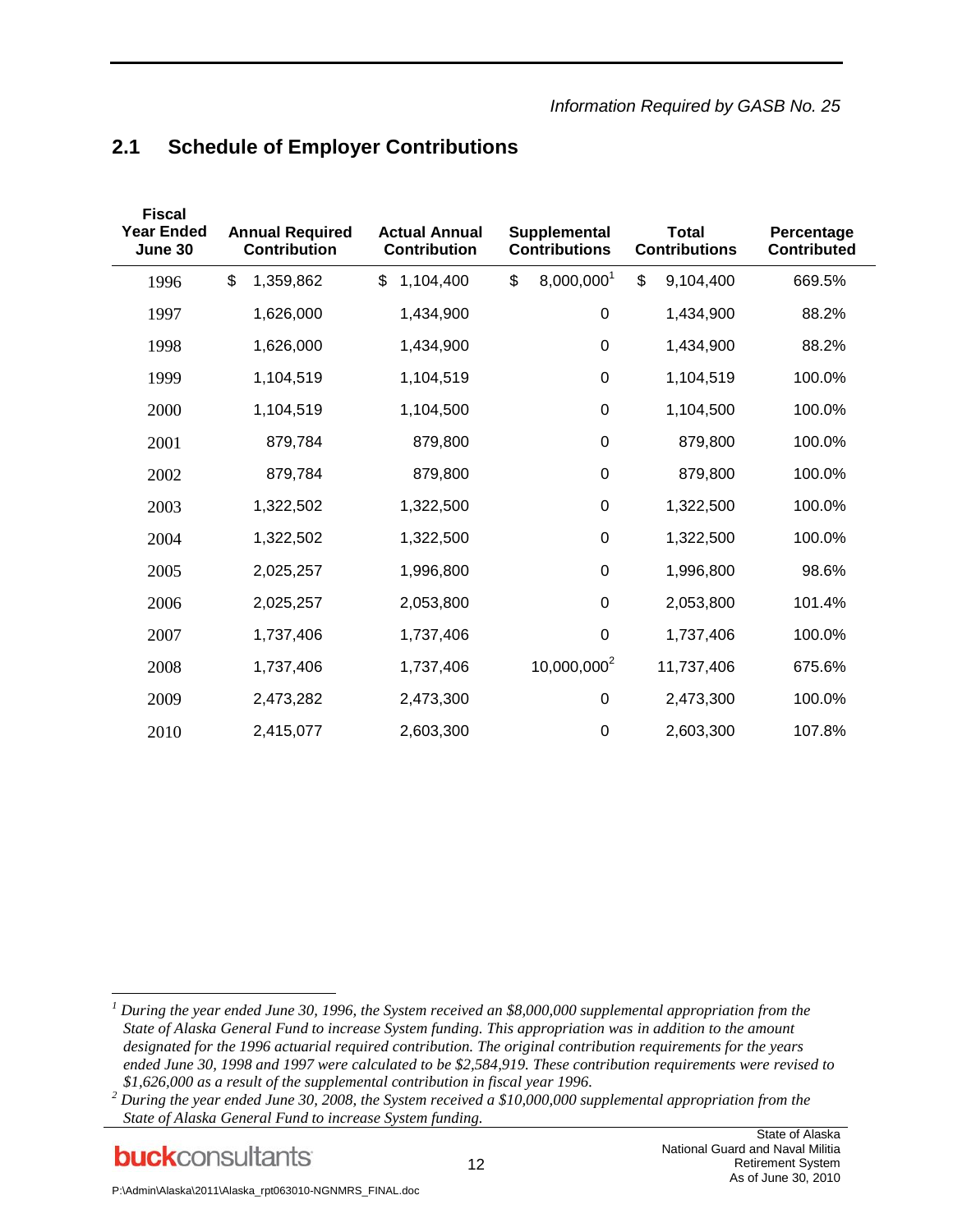*Information Required by GASB No. 25*

### **2.2 Schedule of Funding Progress**

| <b>Actuarial</b><br><b>Valuation</b><br><b>Date</b> | <b>Actuarial Value</b><br>of Assets<br>(a) | <b>Actuarial</b><br><b>Accrued</b><br><b>Liabilities</b><br>$(AAL)^3$<br>(b) | <b>Unfunded</b><br><b>AAL (UAAL)</b><br>$(b - a)$ | <b>Funded</b><br><b>Ratio</b><br>(a ÷ b) | Covered<br><b>Payroll</b><br>(c) | UAAL as a<br>Percentage<br>of Covered<br><b>Payroll</b><br>$((b - a) \div c)$ |
|-----------------------------------------------------|--------------------------------------------|------------------------------------------------------------------------------|---------------------------------------------------|------------------------------------------|----------------------------------|-------------------------------------------------------------------------------|
| June 30, 1998                                       | \$12,671,276                               | 14,252,184<br>\$                                                             | 1,580,908<br>\$                                   | 88.9%                                    | N/A                              | N/A                                                                           |
| June 30, 2000                                       | 13,734,397                                 | 17,967,471                                                                   | 4,233,074                                         | 76.4%                                    | N/A                              | N/A                                                                           |
| June 30, 2002                                       | 12,114,025                                 | 20,545,214                                                                   | 8,431,189                                         | 59.0%                                    | N/A                              | N/A                                                                           |
| June 30, 2004                                       | 13,391,055                                 | 19,749,305                                                                   | 6,358,250                                         | 67.8%                                    | N/A                              | N/A                                                                           |
| June 30, 2006                                       | 15,587,569                                 | 25,457,589                                                                   | 9,870,020                                         | 61.2%                                    | N/A                              | N/A                                                                           |
| June 30, 2008                                       | 28,370,756                                 | 28,904,645                                                                   | 533,889                                           | 98.2%                                    | N/A                              | N/A                                                                           |
| June 30, 2010                                       | 32,000,585                                 | 30,034,407                                                                   | (1,966,178)                                       | 106.5%                                   | N/A                              | N/A                                                                           |

### **2.3 Actuarial Assumptions, Methods and Additional Information**

| <b>Valuation Date</b>                                      | June 30, 2010                                            |
|------------------------------------------------------------|----------------------------------------------------------|
| <b>Actuarial Cost Method</b>                               | Entry Age Normal                                         |
| Amortization Method                                        | Level dollar, open                                       |
| <b>Amortization Period</b>                                 | 20 years less average military service of active members |
| <b>Asset Valuation Method</b>                              | 5-year smoothed market                                   |
| <b>Actuarial Assumptions</b><br>Investment rate of return* | 7.00% per annum                                          |
| Projected salary increases                                 | None                                                     |
| Cost-of-living adjustment                                  | None                                                     |

\* Includes inflation at 3.12% per annum.

*<sup>3</sup> Prior to the June 30, 2006 valuation, Projected Unit Credit was the actuarial cost method used to determine actuarial accrued liability. Effective for the June 30, 2006 valuation, the Entry Age Normal Level Dollar Cost Method is used.*



l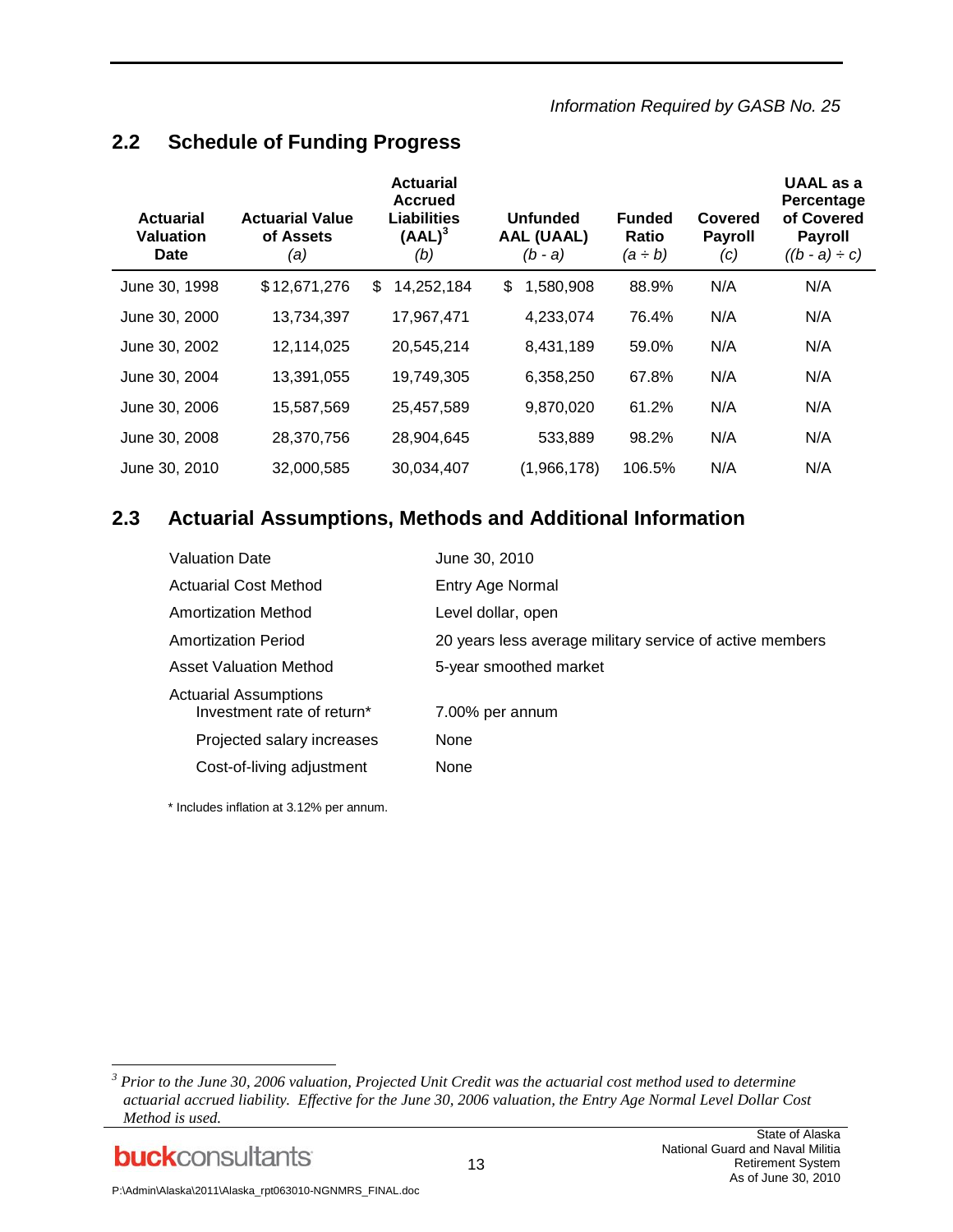# **Section 3**

In this section, the basis of the valuation is presented and described. This information -- the provisions of the System and the census of members – is the foundation of the valuation, since these are the present facts upon which benefit payments will depend.

Employee data was provided by the System. This information would customarily not be verified by a system's actuary. We have reviewed the data for internal consistencies and made best estimates of the missing or inconsistent data.

A summary of the System's provisions is provided in Section 3.1 and member census information is shown in Sections 3.1, 3.2 and 3.3.

The valuation is based upon the premise that the System will continue in existence, so that future events must also be considered. These future events are assumed to occur in accordance with the actuarial assumptions and concern such events as the earnings of the fund, the number of members who will retire, die, terminate their services, their ages at such termination and their expected benefits.

The actuarial assumptions and methods, which have been adopted to guide the sponsor in funding the System in a reasonable and acceptable manner, are described in Section 3.5.

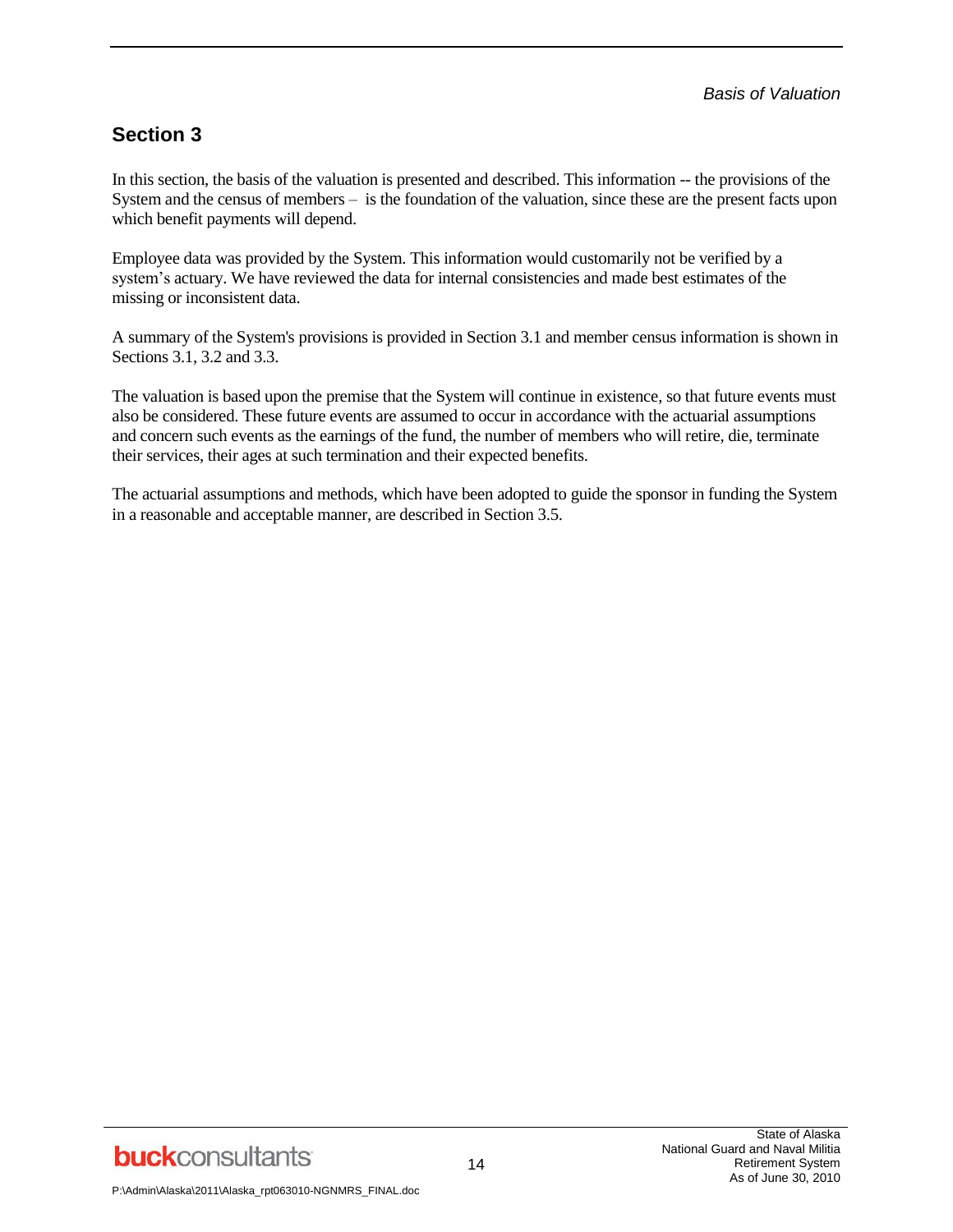*Basis of Valuation*

## **3.1 Summary of System Provisions**

#### **1. Effective Date**

January 1, 1973.

#### **2. Members Included**

Members of the Alaska National Guard who were active on or after January 1, 1973, and members of the Alaska Naval Militia who were active on or after July 1, 1980.

#### **3. Eligibility Service**

Eligibility service is defined as the combined Alaska guard service, guard service in any other state, active military service and the reserves of them. A member must have 20 years of eligibility service to be vested in the National Guard and Naval Militia Retirement System.

#### **4. Benefit Service**

Benefit service is defined as satisfactory service in any branch of the Alaska guard. A member must have 5 years of benefit service to be vested in the National Guard and Naval Militia Retirement System. Benefit service is also used to determine the length of the member's pension retirement benefit.

#### **5. Retirement**

(a) Eligibility:

Members are eligible for voluntary retirement after completing 20 years of satisfactory service in the Alaska National Guard, Alaska Naval Militia or U.S. Armed Forces, and the reserve of them or any combination of that service if they have at least five years of Alaska National Guard or Naval Militia service. Credit is also allowed for Territorial Guard service rendered to the former territory of Alaska.

Members are eligible for involuntary retirement at any time assuming there has been no misconduct.

(b) Benefit:

Eligible members may elect to receive:

- (i) monthly benefits of \$100 which are payable for a period equal to the number of months that they were active members;
- (ii) a lump sum benefit equal to the actuarial equivalent of (i); or
- (iii) monthly payments until age 72 equal to the actuarial equivalent of (i).

#### **6. Vesting**

Members are 100% vested after 20 years of total service in the Alaska National Guard, Alaska Naval Militia, U.S. Armed Forces or Reserves, or any combination of that service if members have at least five years of Alaska National Guard or Naval Militia service.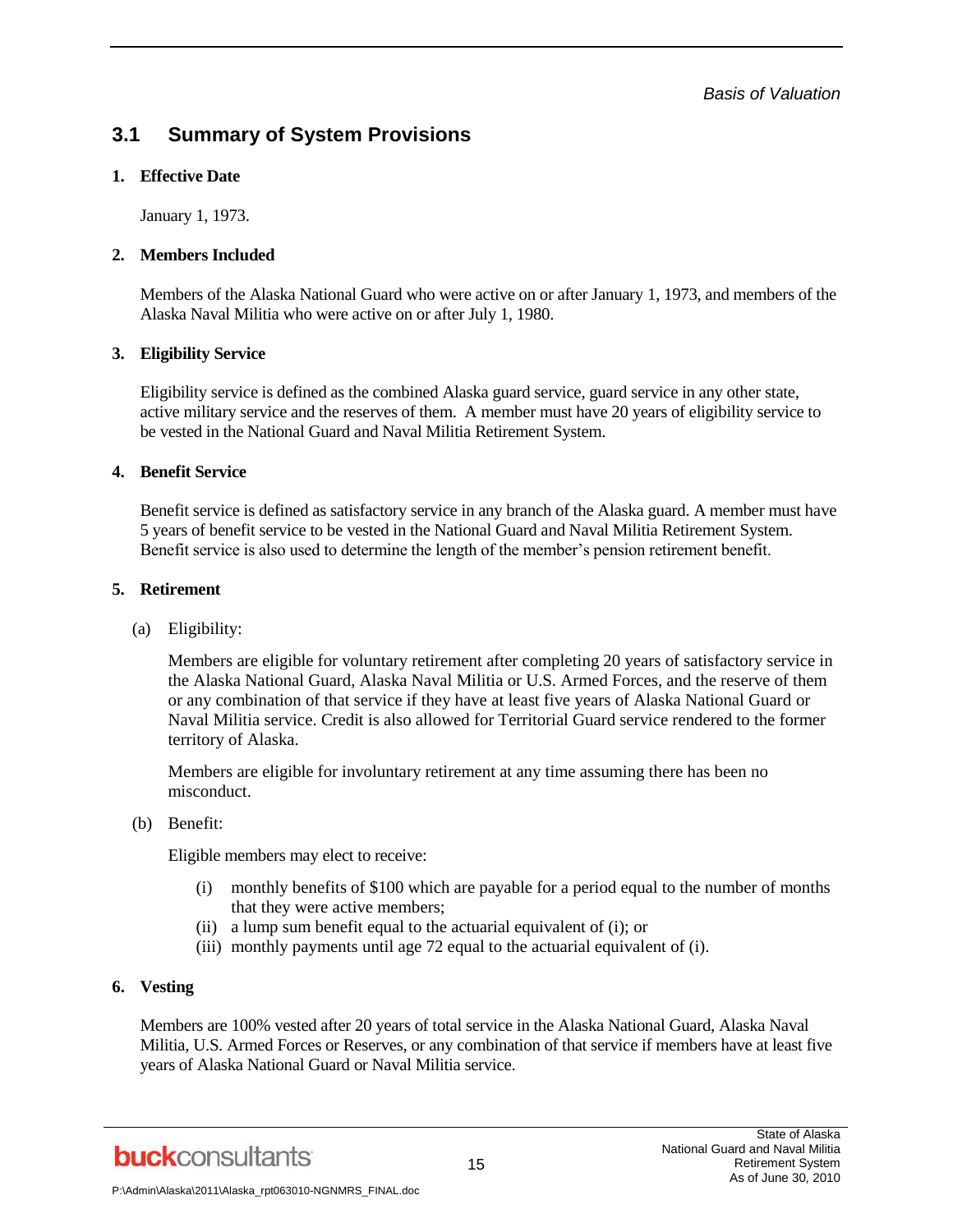# **3.1 Summary of System Provisions** *(continued)*

#### **7. Death Benefits**

- (a) Active Members: If the member has at least five years of active service in the Alaska National Guard or Naval Militia, the designated beneficiary will receive a lump sum benefit equal to the benefit in 5(b) above.
- (b) Retired or Terminated Vested Members:

The designated beneficiary will receive a lump benefit equal to the remaining benefits payable in 5(b) above.

#### **8. Disability Benefits**

Members are eligible to receive monthly disability benefits of \$100 (which are payable for a period equal to the number of months that they were active members) at any age if they become incapacitated and are vested in the plan.

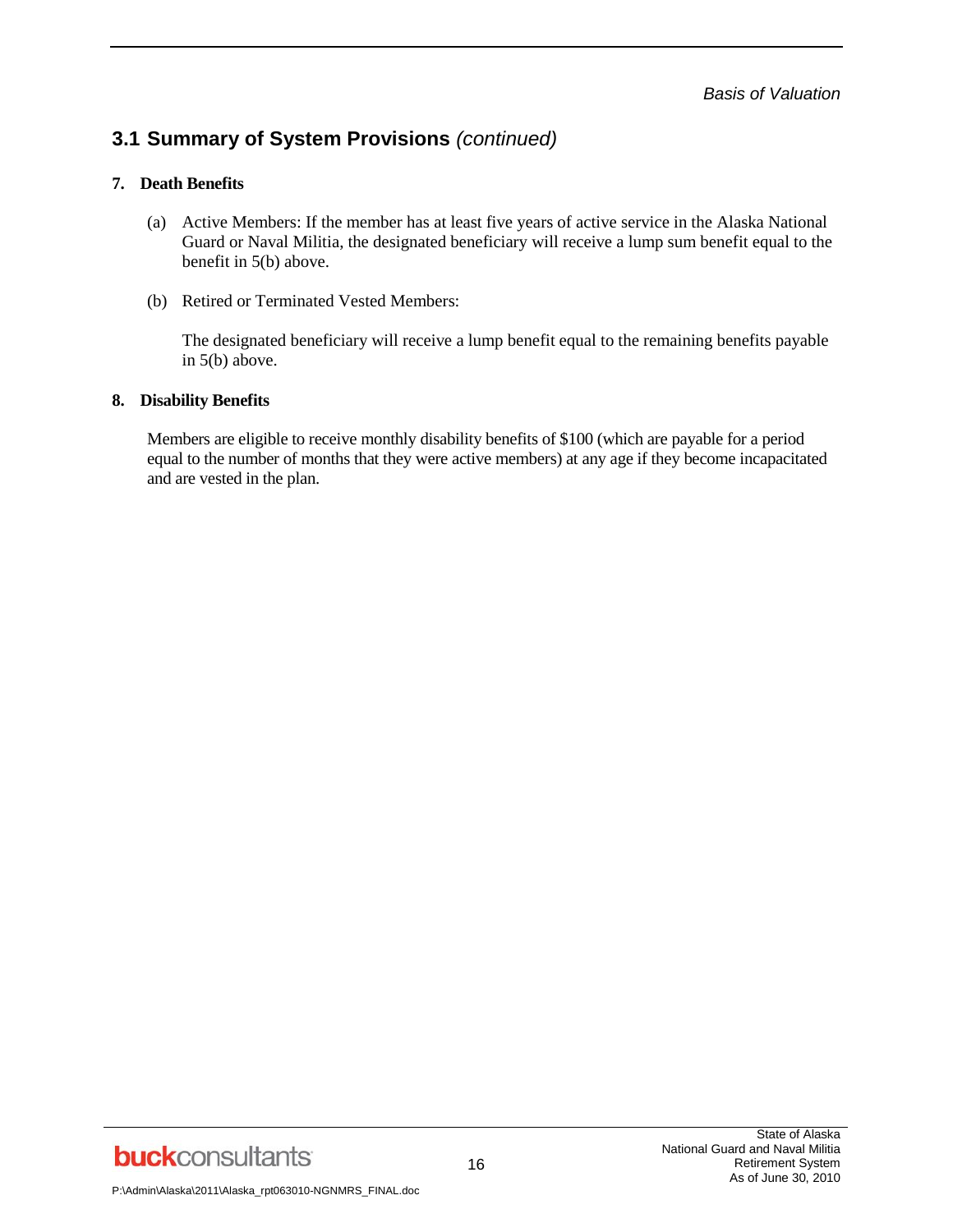|                                              | <b>Active</b><br><b>Members</b> | <b>Vested</b><br><b>Members</b> | <b>Benefit</b><br><b>Recipients</b> | Total |
|----------------------------------------------|---------------------------------|---------------------------------|-------------------------------------|-------|
| Total at June 30, 2008                       | 3,897                           | 1,148                           | 516                                 | 5,561 |
| New Entrants                                 | 1,146                           | 0                               | 0                                   | 1,146 |
| Rehires                                      | 79                              | (11)                            | 0                                   | 68    |
| <b>Nonvested Terminations</b>                | (811)                           | 0                               | 0                                   | (811) |
| <b>Vested Terminations</b>                   | (164)                           | 164                             | 0                                   | 0     |
| Retirements                                  | (55)                            | (28)                            | 83                                  | 0     |
| New Survivors                                | 0                               | 0                               | 0                                   | 0     |
| New QDROs                                    | 0                               | 0                               | 0                                   | 0     |
| Deaths                                       | (5)                             | (8)                             | (12)                                | (25)  |
| Data Change/Expiration of<br><b>Benefits</b> | (2)                             | (14)                            | (40)                                | (56)  |
| Total at June 30, 2010                       | 4,085                           | 1,251                           | 547                                 | 5,883 |

# **3.2 Changes in System Participation from June 30, 2008 to June 30, 2010**

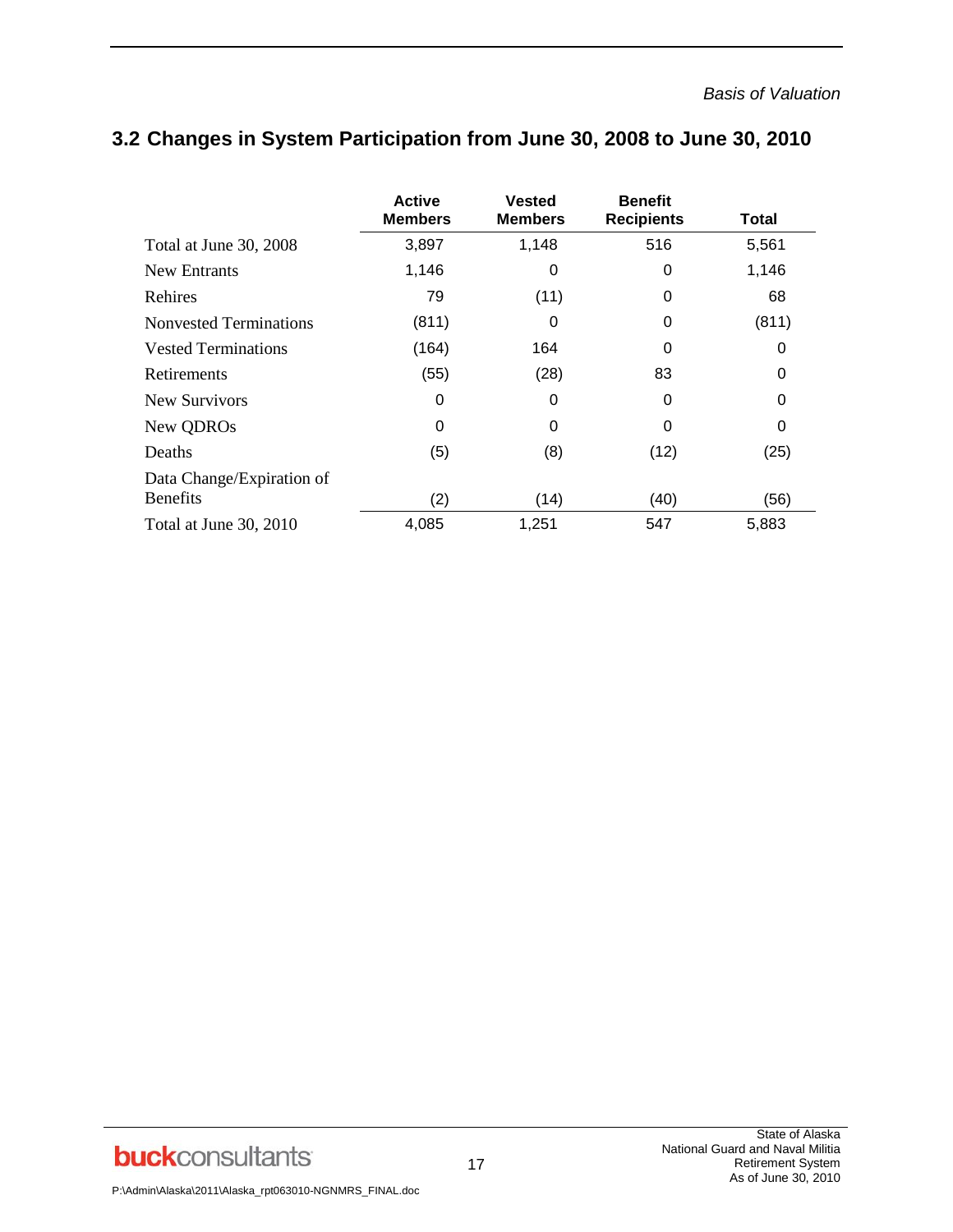*Basis of Valuation*

# **3.3 Participant Census Information**

| <b>Census Information as of June 30</b> | 2008  | 2010  |  |
|-----------------------------------------|-------|-------|--|
| <b>Active Air Guard Members</b>         |       |       |  |
| Number                                  | 1,956 | 2,208 |  |
| Number Vested                           | 524   | 531   |  |
| Average Age                             | 36.16 | 35.53 |  |
| Average Alaska Guard Service            | 8.18  | 7.81  |  |
| <b>Average Total Military Service</b>   | 14.54 | 13.78 |  |
| <b>Active Army Guard Members</b>        |       |       |  |
| Number                                  | 1,866 | 1,789 |  |
| Number Vested                           | 260   | 250   |  |
| Average Age                             | 31.94 | 31.99 |  |
| Average Alaska Guard Service            | 5.19  | 5.09  |  |
| <b>Average Total Military Service</b>   | 10.16 | 10.15 |  |
| <b>Active Naval Militia Members</b>     |       |       |  |
| Number                                  | 75    | 88    |  |
| Number Vested                           | 20    | 18    |  |
| Average Age                             | 37.63 | 36.08 |  |
| Average Alaska Militia Service          | 6.14  | 5.57  |  |
| <b>Average Total Military Service</b>   | 13.39 | 11.23 |  |
| <b>Total Active Members</b>             |       |       |  |
| Number                                  | 3,897 | 4,085 |  |
| Number Vested                           | 804   | 799   |  |
| Average Age                             | 34.17 | 33.99 |  |
| Average Alaska Guard Service            | 6.71  | 6.57  |  |
| <b>Average Total Military Service</b>   | 12.42 | 12.14 |  |
| <b>Vested Terminated Members</b>        |       |       |  |
| Number                                  | 1,148 | 1,251 |  |
| Average Age                             | 53.50 | 54.78 |  |
| Average Alaska Guard Service            | 18.29 | 17.96 |  |
| <b>Average Total Military Service</b>   | 25.79 | 25.61 |  |
| <b>Retirees (including QDROs)</b>       |       |       |  |
| Number                                  | 516   | 547   |  |
| Average Age                             | 58.95 | 58.75 |  |
| <b>Average Years Remaining</b>          | 11.58 | 11.61 |  |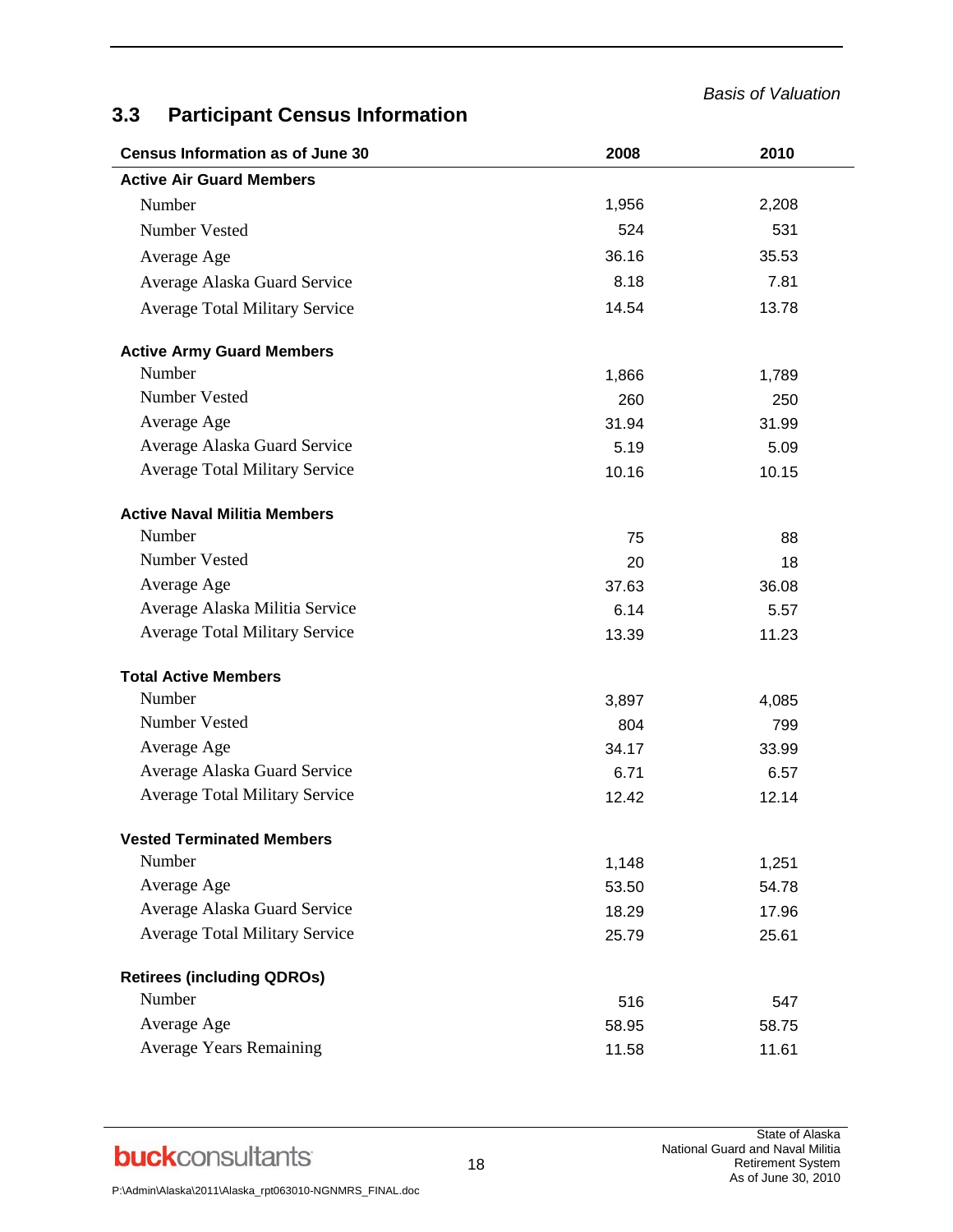| <b>Total Military Service</b> |                |                |             |           |           |             |             |       |                |              |
|-------------------------------|----------------|----------------|-------------|-----------|-----------|-------------|-------------|-------|----------------|--------------|
| Age<br>Group                  | $0 - 4$        | $5-9$          | $10 - 14$   | $15 - 19$ | $20 - 24$ | 25-29       | 30-34       | 35-39 | $40+$          | <b>Total</b> |
| $0 - 19$                      | 201            | 0              | $\pmb{0}$   | $\pmb{0}$ | 0         | $\mathbf 0$ | 0           | 0     | 0              | 201          |
| 20-24                         | 563            | 128            | $\mathbf 0$ | $\pmb{0}$ | 0         | $\mathbf 0$ | 0           | 0     | 0              | 691          |
| 25-29                         | 165            | 493            | 90          | 0         | 0         | $\mathbf 0$ | 0           | 0     | 0              | 748          |
| 30-34                         | 71             | 149            | 389         | 55        | 0         | $\mathbf 0$ | 0           | 0     | 0              | 664          |
| 35-39                         | 20             | 65             | 133         | 283       | 66        | $\mathbf 0$ | $\mathbf 0$ | 0     | 0              | 567          |
| 40-44                         | 15             | 30             | 55          | 144       | 309       | 37          | 0           | 0     | 0              | 590          |
| 45-49                         | $\overline{2}$ | 5              | 39          | 43        | 125       | 117         | 26          | 0     | 0              | 357          |
| 50-54                         | $\mathbf{1}$   | $\overline{2}$ | 11          | 24        | 30        | 52          | 63          | 4     | 0              | 187          |
| 55-59                         | 0              | 1              | $\pmb{0}$   | 5         | 10        | 23          | 21          | 13    | $\overline{2}$ | 75           |
| 60-64                         | 0              |                | 0           | 0         |           | 2           |             | 0     | $\Omega$       | 5            |
| 65-69                         | 0              | $\Omega$       | 0           | 0         | 0         | 0           | 0           | 0     | 0              |              |
| 70-74                         | 0              | 0              | $\pmb{0}$   | 0         | 0         | 0           | $\mathbf 0$ | 0     | 0              | 0            |
| $75+$                         | 0              | 0              | $\mathbf 0$ | 0         | 0         | $\mathbf 0$ | 0           | 0     | 0              | 0            |
| <b>Total</b>                  | 1,038          | 874            | 717         | 554       | 541       | 231         | 111         | 17    | $\mathbf{2}$   | 4,085        |

# **3.4 (a) Distributions of Active Participants – All Actives**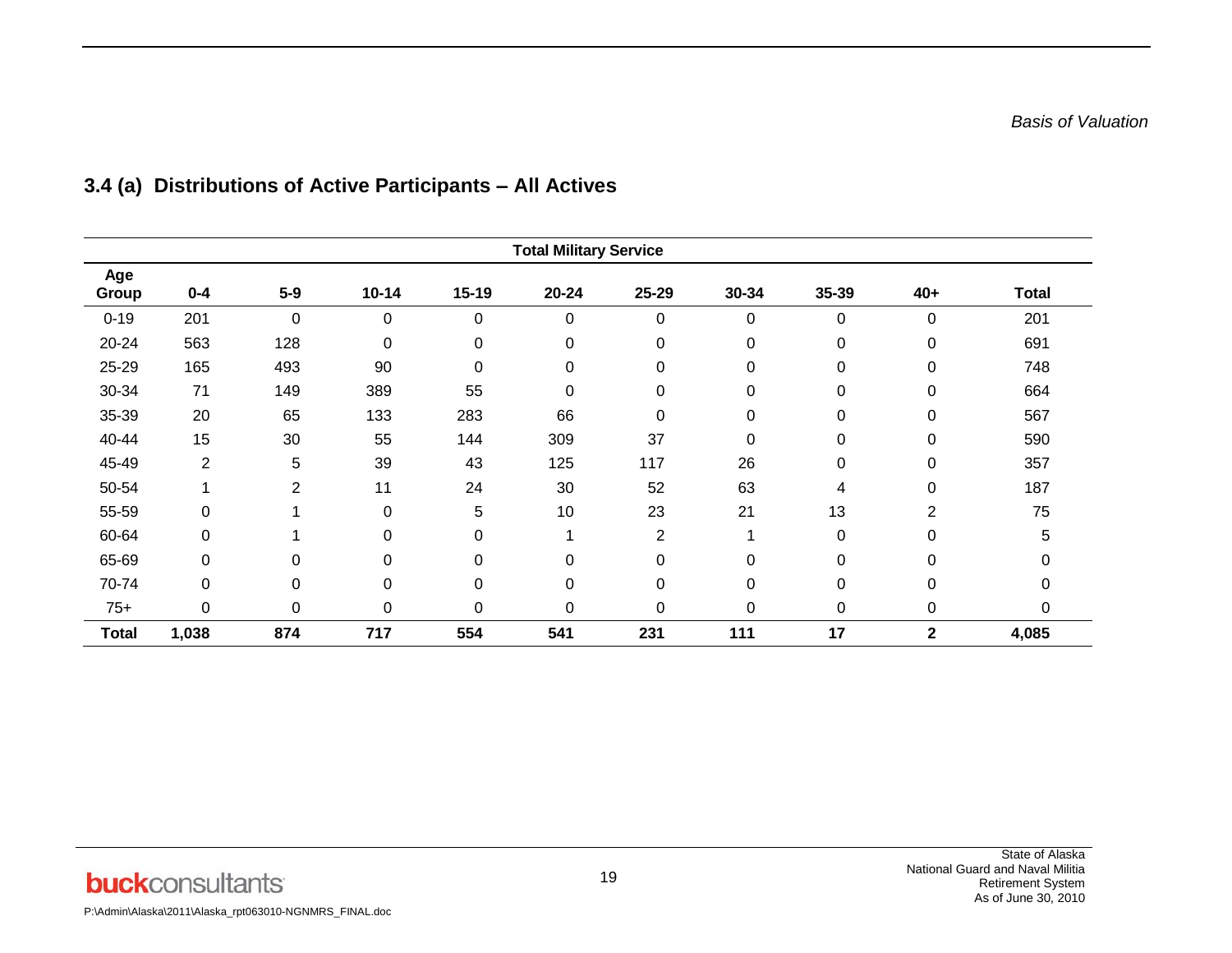| <b>Total Military Service</b> |         |             |             |             |           |                |          |       |             |              |
|-------------------------------|---------|-------------|-------------|-------------|-----------|----------------|----------|-------|-------------|--------------|
| Age<br>Group                  | $0 - 4$ | $5-9$       | $10 - 14$   | $15 - 19$   | $20 - 24$ | 25-29          | 30-34    | 35-39 | $40+$       | <b>Total</b> |
| $0 - 19$                      | 57      | $\mathbf 0$ | 0           | 0           | 0         | 0              | 0        | 0     | $\mathbf 0$ | 57           |
| 20-24                         | 209     | 46          | $\mathbf 0$ | 0           | 0         | 0              | 0        | 0     | 0           | 255          |
| 25-29                         | 81      | 282         | 48          | $\mathbf 0$ | 0         | 0              | 0        | 0     | 0           | 411          |
| 30-34                         | 32      | 86          | 242         | 34          | 0         | 0              | 0        | 0     | 0           | 394          |
| 35-39                         | 4       | 37          | 81          | 186         | 31        | 0              | $\Omega$ | 0     | $\mathbf 0$ | 339          |
| 40-44                         | 5       | 11          | 34          | 85          | 203       | 27             | 0        | 0     | $\mathbf 0$ | 365          |
| 45-49                         |         | 3           | 19          | 23          | 85        | 85             | 14       | 0     | 0           | 230          |
| 50-54                         |         |             | 3           | 13          | 19        | 34             | 37       | 4     | 0           | 112          |
| 55-59                         | 0       | $\Omega$    | $\mathbf 0$ | 3           | 9         | 11             | 11       | 7     | -4          | 42           |
| 60-64                         | 0       |             | 0           | $\Omega$    | 0         | $\overline{2}$ | $\Omega$ | 0     | $\Omega$    | 3            |
| 65-69                         | 0       | 0           | 0           | $\mathbf 0$ | 0         | 0              | $\Omega$ | 0     | $\Omega$    |              |
| 70-74                         | 0       | 0           | 0           | 0           | 0         | 0              | 0        | 0     | $\mathbf 0$ | 0            |
| $75+$                         | 0       | 0           | 0           | $\mathbf 0$ | 0         | 0              | 0        | 0     | $\mathbf 0$ | 0            |
| <b>Total</b>                  | 390     | 467         | 427         | 344         | 347       | 159            | 62       | 11    |             | 2,208        |

# **3.4 (b) Distributions of Active Participants – Air Actives**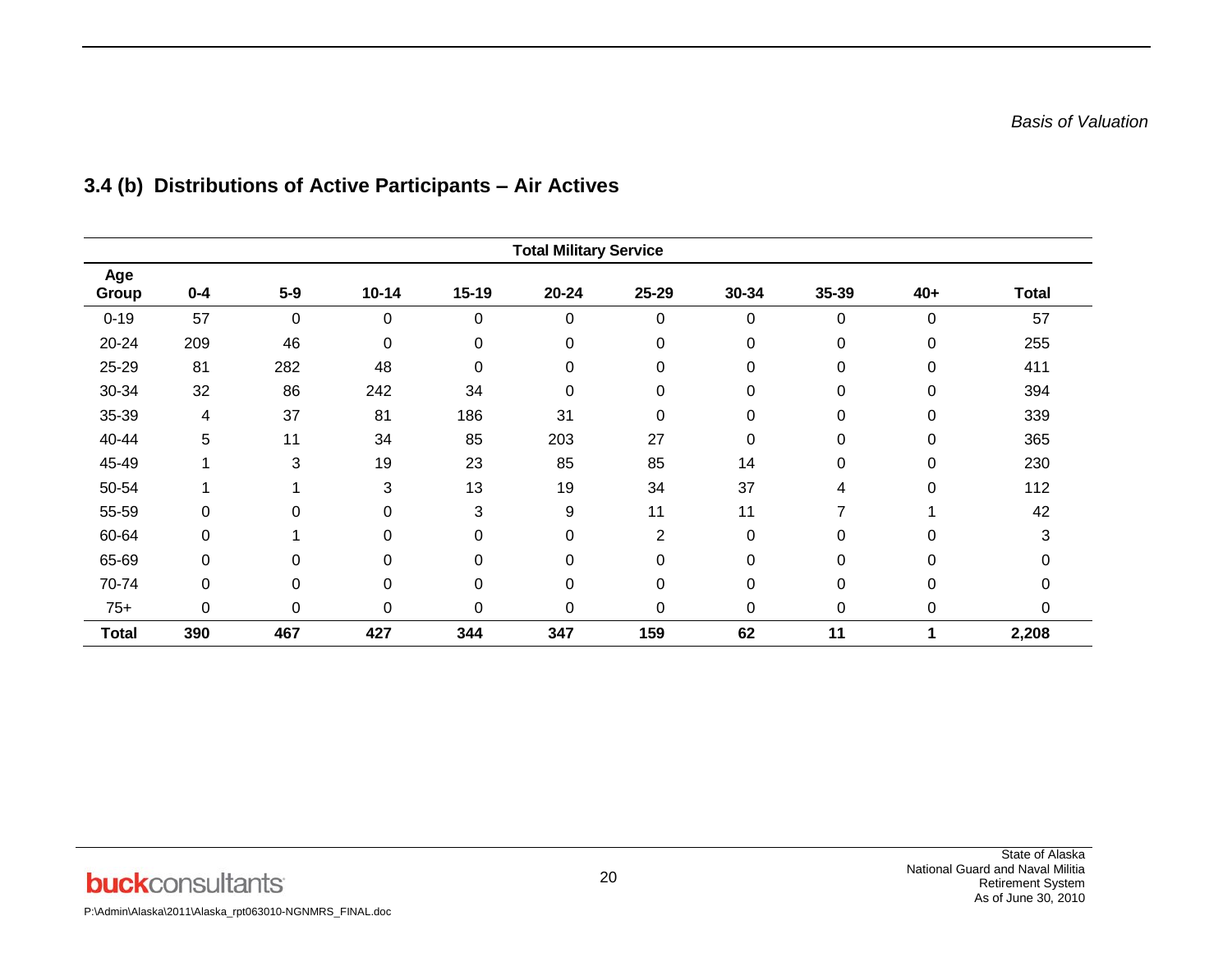| <b>Total Military Service</b> |         |             |             |                |           |          |       |       |             |              |
|-------------------------------|---------|-------------|-------------|----------------|-----------|----------|-------|-------|-------------|--------------|
| Age<br>Group                  | $0 - 4$ | $5-9$       | $10 - 14$   | $15 - 19$      | $20 - 24$ | 25-29    | 30-34 | 35-39 | $40+$       | <b>Total</b> |
| $0 - 19$                      | 142     | $\mathbf 0$ | 0           | 0              | 0         | 0        | 0     | 0     | $\mathbf 0$ | 142          |
| 20-24                         | 335     | 80          | $\mathbf 0$ | 0              | 0         | 0        | 0     | 0     | $\mathbf 0$ | 415          |
| 25-29                         | 78      | 204         | 42          | 0              | 0         | 0        | 0     | 0     | 0           | 324          |
| 30-34                         | 36      | 63          | 142         | 21             | 0         | 0        | 0     | 0     | $\mathbf 0$ | 262          |
| 35-39                         | 16      | 25          | 51          | 90             | 35        | 0        | 0     | 0     | 0           | 217          |
| 40-44                         | 9       | 16          | 21          | 58             | 98        | 10       | 0     | 0     | $\mathbf 0$ | 212          |
| 45-49                         | 1       | 1           | 18          | 20             | 38        | 31       | 12    | 0     | 0           | 121          |
| 50-54                         | 0       |             | 6           | 11             | 11        | 17       | 25    | 0     | $\mathbf 0$ | 71           |
| 55-59                         | 0       | 0           | 0           | $\overline{2}$ |           | 8        | 8     | 5     |             | 25           |
| 60-64                         | 0       | 0           | 0           | 0              | 0         | 0        | 0     | 0     | 0           | ი            |
| 65-69                         | 0       | $\Omega$    | 0           | $\mathbf 0$    | 0         | $\Omega$ | 0     | 0     | 0           |              |
| 70-74                         | 0       | 0           | $\mathbf 0$ | $\mathbf 0$    | 0         | 0        | 0     | 0     | 0           |              |
| $75+$                         | 0       | 0           | $\mathbf 0$ | $\mathbf 0$    | 0         | 0        | 0     | 0     | 0           | 0            |
| <b>Total</b>                  | 617     | 390         | 280         | 202            | 183       | 66       | 45    | 5     |             | 1,789        |

# **3.4 (c) Distributions of Active Participants – Army Actives**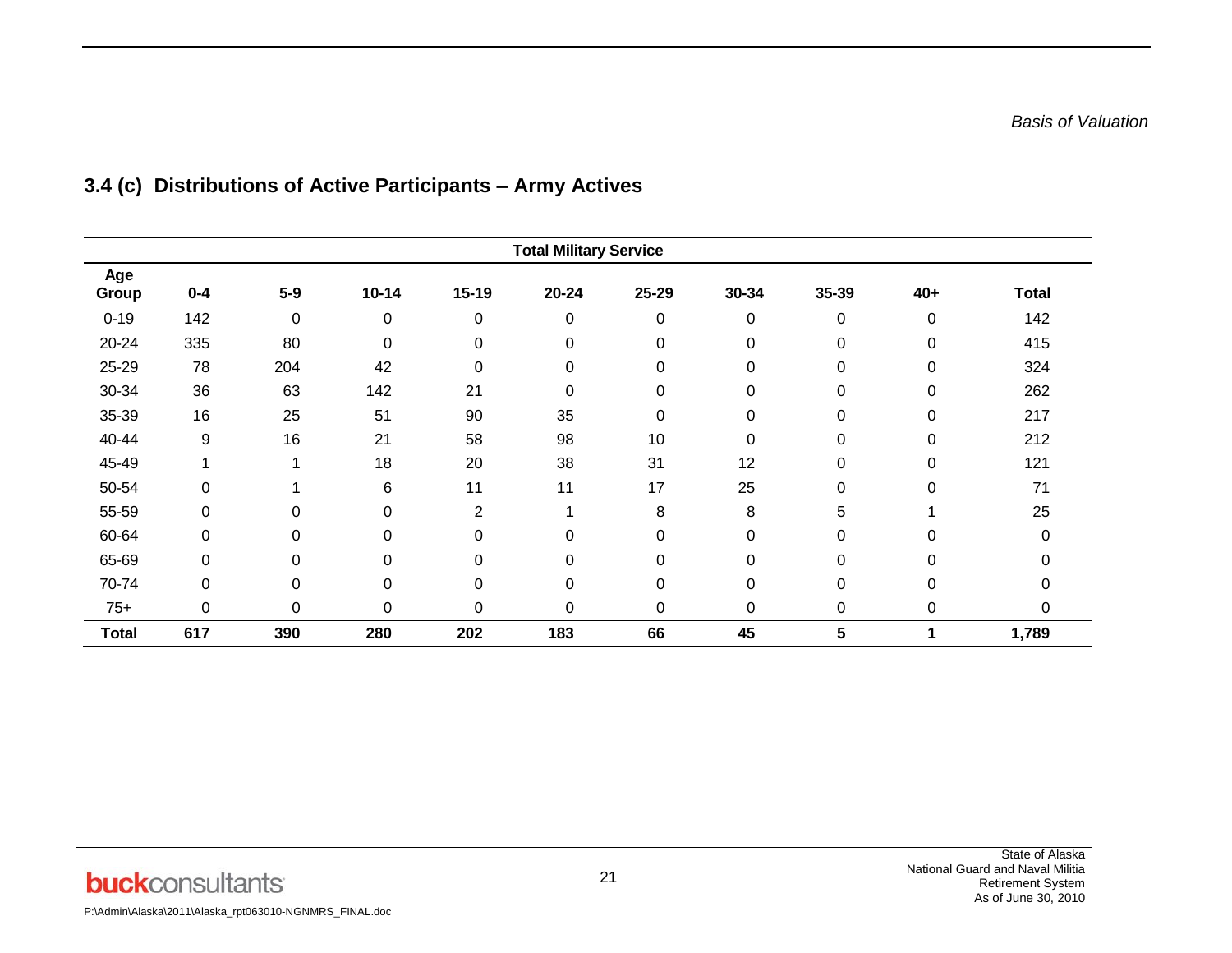| <b>Total Military Service</b> |                |          |             |             |           |           |          |       |          |              |
|-------------------------------|----------------|----------|-------------|-------------|-----------|-----------|----------|-------|----------|--------------|
| Age<br>Group                  | $0 - 4$        | $5-9$    | $10 - 14$   | $15 - 19$   | $20 - 24$ | 25-29     | 30-34    | 35-39 | $40+$    | <b>Total</b> |
| $0 - 19$                      | $\overline{2}$ | 0        | $\mathbf 0$ | $\mathbf 0$ | 0         | $\pmb{0}$ | 0        | 0     | 0        | 2            |
| $0 - 24$                      | 19             | 2        | $\Omega$    | $\Omega$    | 0         | 0         | 0        | 0     | $\Omega$ | 21           |
| 25-29                         | 6              |          | $\Omega$    | 0           | 0         | 0         | 0        | 0     | $\Omega$ | 13           |
| 30-34                         | 3              | 0        | 5           | $\Omega$    | 0         | $\Omega$  | 0        | ი     | $\Omega$ | 8            |
| 35-39                         | $\Omega$       | 3        |             |             | 0         | 0         | $\Omega$ |       | $\Omega$ | 11           |
| 40-44                         |                | 3        | 0           |             | 8         | 0         | 0        |       | $\Omega$ | 13           |
| 45-49                         | 0              |          | 2           | 0           | 2         |           | 0        |       | 0        | 6            |
| 50-54                         | 0              | $\Omega$ | 2           | 0           | 0         |           |          | 0     | $\Omega$ |              |
| 55-59                         | 0              |          | 0           | $\Omega$    | 0         | 4         | 2        |       | $\Omega$ | 8            |
| 60-64                         | 0              | 0        | $\Omega$    | $\Omega$    |           | 0         |          | ⋂     | $\Omega$ |              |
| 65-69                         | 0              | O        | 0           | $\Omega$    | 0         | $\Omega$  | $\Omega$ |       | 0        |              |
| 70-74                         | 0              | $\Omega$ | $\Omega$    | $\Omega$    | 0         | 0         | $\Omega$ | 0     | 0        |              |
| $75+$                         | 0              | 0        | 0           | 0           | 0         | 0         | 0        | 0     | 0        | 0            |
| <b>Total</b>                  | 31             | 17       | 10          | 8           | 11        | 6         | 4        | 1     | $\bf{0}$ | 88           |

# **3.4 (d) Distributions of Active Participants – Navy Actives**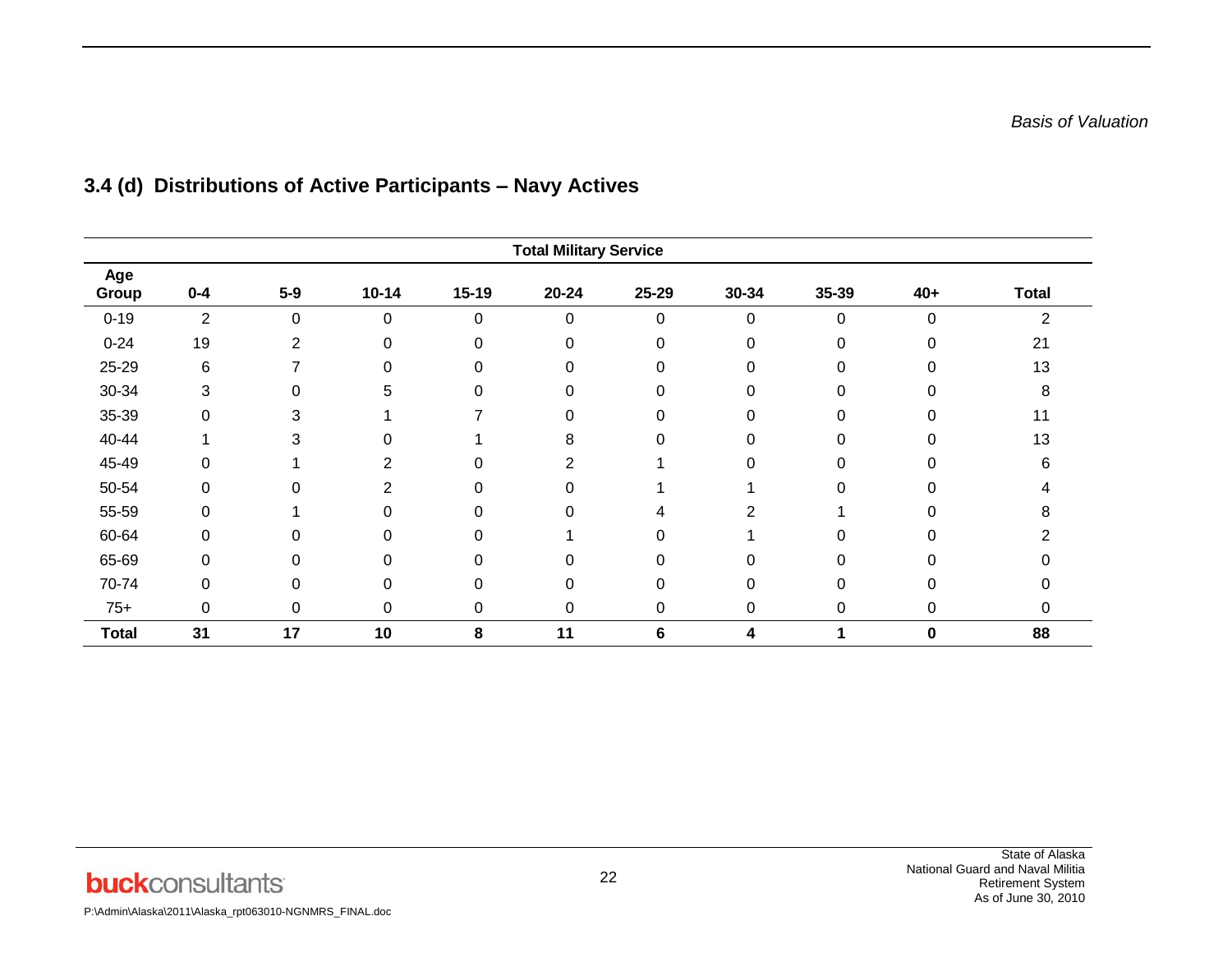### **3.5 Actuarial Methods and Assumptions**

1. **Actuarial Method –** Entry Age Normal Actuarial Cost. Liabilities and contributions shown in the report are computed using the Entry Age Normal Actuarial Cost method of funding. Any funding surpluses or unfunded accrued liability is amortized over 20 years less the average total military service of active members.

The Accrued Liability under this method at any point in time is the theoretical amount of the fund that would have been accumulated had annual contributions equal to the normal cost been made in prior years (it does not represent the liability for benefits accrued to the valuation date).

The Unfunded Liability is the excess of the actuarial accrued liability over the actuarial value of system assets measured on the valuation date.

Under this method, differences between the actual experience and that assumed in the determination of costs and liabilities will emerge as adjustments in the Unfunded Liability, subject to amortization.

#### 2. **Actuarial Assumptions**

- (a) Interest 7.00% per year, compounded annually, net of investment expenses.
- (b) Administrative The expense load is equal to the average of the prior 2 years actual Expenses administrative expenses rounded to the nearest \$1,000 as follows:

| Fiscal Year Ending June 30 | Amount  |
|----------------------------|---------|
| 2009                       | 150,946 |
| 2010                       | 117,747 |
| Total                      | 268,693 |
|                            |         |
| Expense Load (Rounded)     | 134,000 |

(c) Mortality Pre-termination: 1994 Group Annuity Mortality (GAM) Table, sex distinct, 1994 Base Year without margin, projected to 2013 using Projection Scale AA, 80% of the male table for males and 60% of the female table for females.

> Post-termination: 1994 GAM Table, sex-distinct, 1994 Base Year without margin projected to 2013 using Projection Scale AA for males and with a 1 year set-forward for females.

Disability: RP-2000 Disabled Retiree Mortality Table.

(d) Turnover Sample rates are:

|            | <b>Select Rates of Turnover</b><br>During the First 5 Years<br>of Employment |     | <b>Ultimate Rates of Turnover</b><br>After the First 5 Years<br>of Employment |
|------------|------------------------------------------------------------------------------|-----|-------------------------------------------------------------------------------|
| Year of    |                                                                              |     |                                                                               |
| Employment | Unisex Rate                                                                  | Age | <b>Unisex Rate</b>                                                            |
|            |                                                                              |     |                                                                               |
|            | 20.00%                                                                       | 30  | 7.40%                                                                         |
| 2          | 10.00%                                                                       | 40  | 6.06%                                                                         |
| 3          | 10.00%                                                                       | 50  | 3.26%                                                                         |
| 4          | 10.00%                                                                       |     |                                                                               |
| 5          | 10.00%                                                                       |     |                                                                               |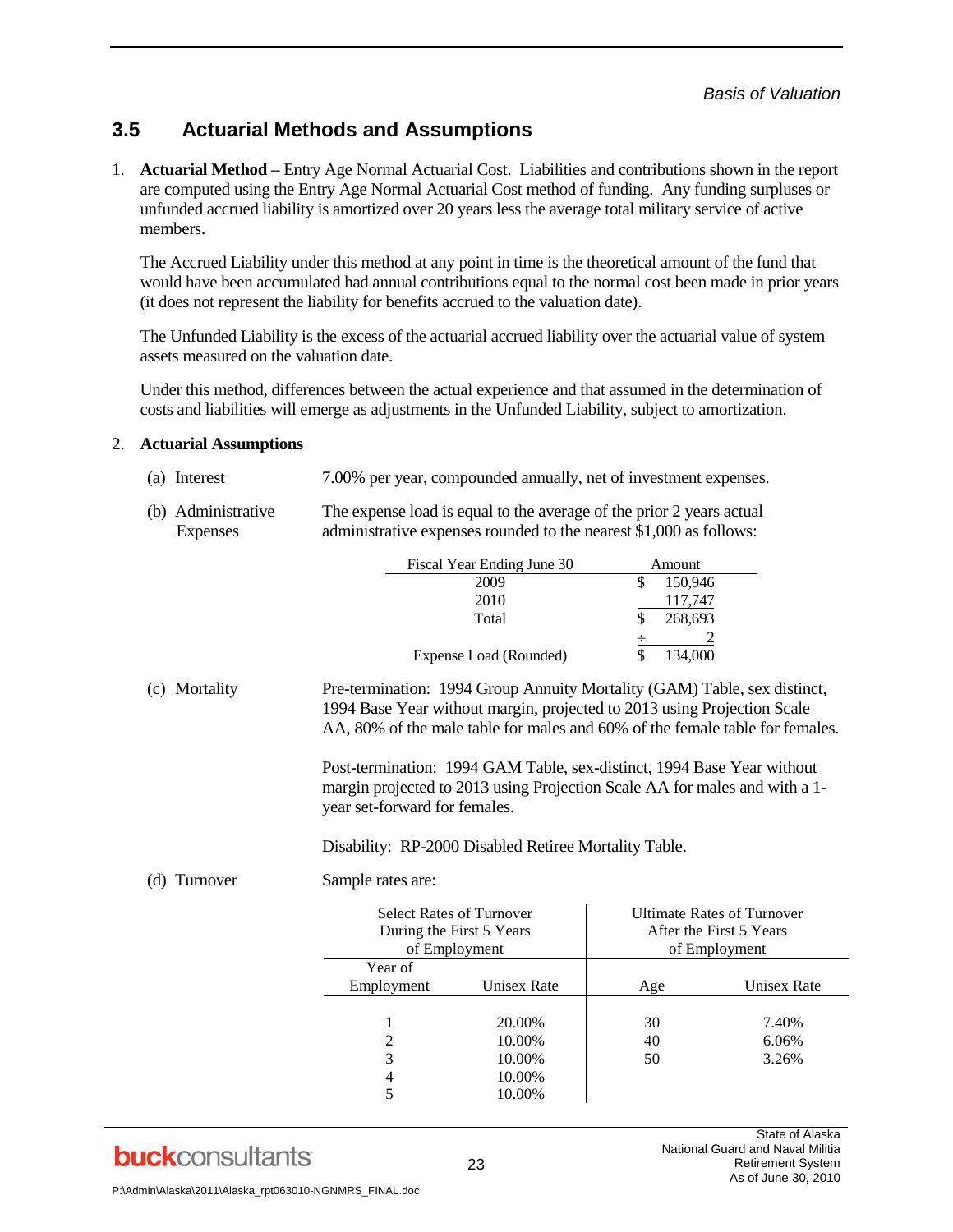### **3.5 Actuarial Methods and Assumptions** *(continued)*

(e) Disability Incidence rates based upon the 2005-2009 actual experience of the State of Alaska Public Employees' Retirement System Peace Officer/Firefighter Plan.

Sample rates are shown below.

| Age | <b>Unisex Rate</b> |
|-----|--------------------|
| 20  | .088%              |
| 25  | .094%              |
| 30  | .105%              |
| 35  | .120%              |
| 40  | $.144\%$           |
| 45  | .203%              |
| 50  | .300%              |
| 55  | .500%              |
| 60  | 1.054%             |

(f) Retirement Age Active members are assumed to retire beginning at the earliest eligible retirement age according to the following rates:

| Age  | Rate | Age   | Rate |
|------|------|-------|------|
| < 51 | 5%   | 58    | 56%  |
| 51   | 11%  | 59    | 62%  |
| 52   | 18%  | 60    | 68%  |
| 53   | 24%  | 61    | 75%  |
| 54   | 30%  | 62    | 81%  |
| 55   | 37%  | 63    | 87%  |
| 56   | 43%  | 64    | 94%  |
| 57   | 49%  | $65+$ | 100% |

Vested Terminated members are assumed to retire at current age or age 50, whichever is later.

(g) Assets Effective June 30, 2006, the asset valuation method recognizes 20% of the investment gain or loss in each of the current and preceding four years. This method is initialized as of June 30, 2006 at market value and will be phased in over the next five years. Valuation assets are constrained to a range of 80% to 120% of the market value of assets.

#### 3. **Changes in Methods Since the Prior Valuation**

There were no changes in methods from the prior valuation.